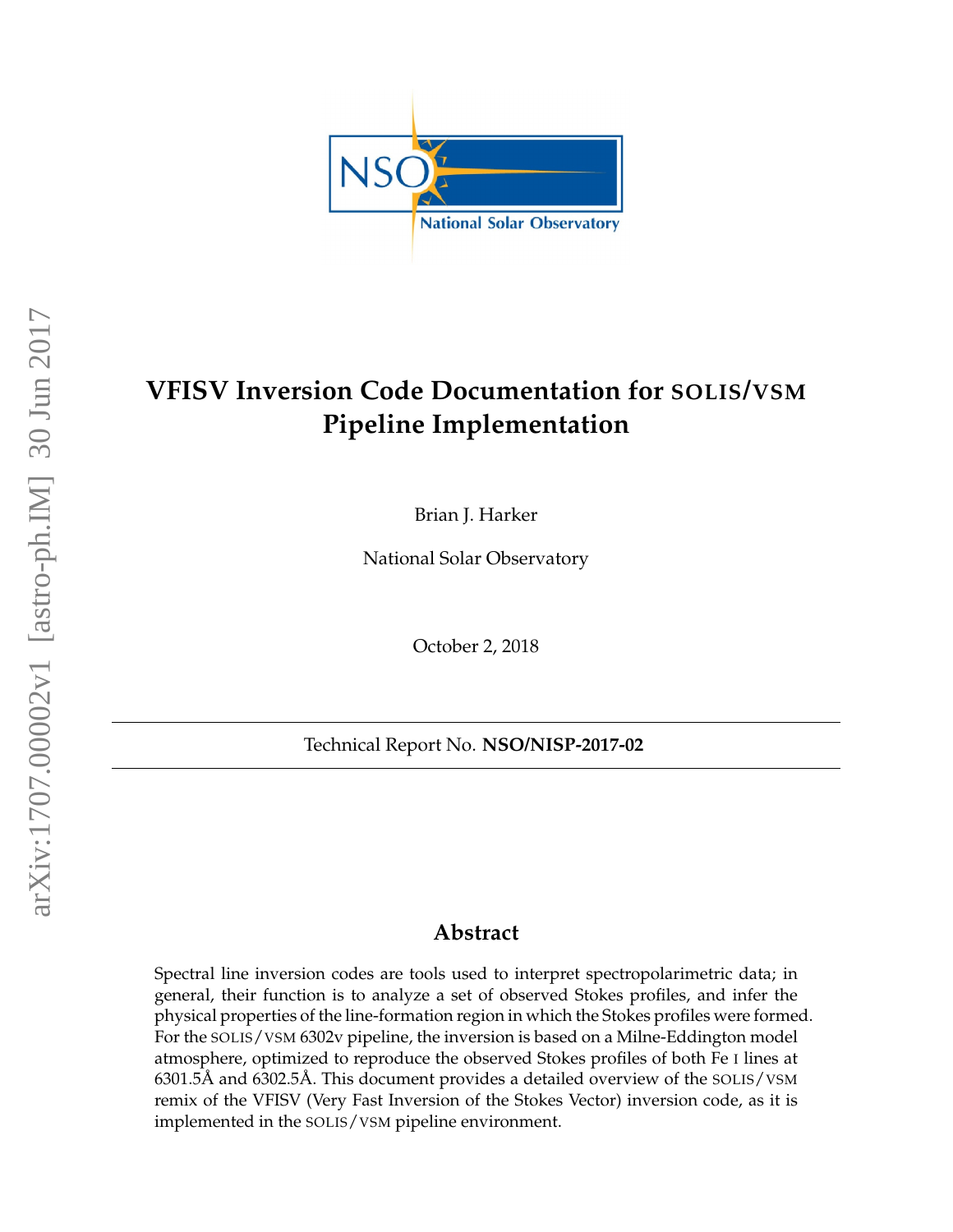## **Contents**

| $\mathbf{1}$   |                           | $\overline{2}$<br>The Milne-Eddington Model Atmosphere<br>5 |                                                                                                                                                                                                                                |                |  |  |  |  |
|----------------|---------------------------|-------------------------------------------------------------|--------------------------------------------------------------------------------------------------------------------------------------------------------------------------------------------------------------------------------|----------------|--|--|--|--|
| $\overline{2}$ |                           | Implementation<br>6                                         |                                                                                                                                                                                                                                |                |  |  |  |  |
|                | 2.1                       |                                                             |                                                                                                                                                                                                                                | 6              |  |  |  |  |
| 3              |                           |                                                             | <b>Running the VFISV Code</b>                                                                                                                                                                                                  | 8              |  |  |  |  |
|                | 8<br>3.1                  |                                                             |                                                                                                                                                                                                                                |                |  |  |  |  |
|                |                           | 3.1.1                                                       |                                                                                                                                                                                                                                | 8 <sup>8</sup> |  |  |  |  |
|                |                           | 3.1.2                                                       |                                                                                                                                                                                                                                | 9              |  |  |  |  |
| 4              | <b>Code Functionality</b> |                                                             |                                                                                                                                                                                                                                |                |  |  |  |  |
|                | 4.1                       |                                                             |                                                                                                                                                                                                                                | 10             |  |  |  |  |
|                | 4.2                       |                                                             |                                                                                                                                                                                                                                | 10             |  |  |  |  |
|                |                           | 4.2.1                                                       |                                                                                                                                                                                                                                | 10             |  |  |  |  |
|                |                           | 4.2.2                                                       |                                                                                                                                                                                                                                | 12             |  |  |  |  |
|                |                           | 4.2.3                                                       |                                                                                                                                                                                                                                | 12             |  |  |  |  |
|                | 4.3                       |                                                             |                                                                                                                                                                                                                                |                |  |  |  |  |
|                |                           | 4.3.1                                                       |                                                                                                                                                                                                                                | 14             |  |  |  |  |
|                |                           | 4.3.2                                                       |                                                                                                                                                                                                                                | 14             |  |  |  |  |
|                |                           | 4.3.3                                                       |                                                                                                                                                                                                                                | 16             |  |  |  |  |
|                |                           | 4.3.4                                                       |                                                                                                                                                                                                                                | 17             |  |  |  |  |
|                |                           | 4.3.5                                                       |                                                                                                                                                                                                                                | 18             |  |  |  |  |
|                |                           | 4.3.6                                                       |                                                                                                                                                                                                                                | 19             |  |  |  |  |
|                | 4.4                       |                                                             |                                                                                                                                                                                                                                | 20             |  |  |  |  |
|                |                           | 4.4.1                                                       |                                                                                                                                                                                                                                | 21             |  |  |  |  |
|                |                           | 4.4.2                                                       |                                                                                                                                                                                                                                | 25             |  |  |  |  |
|                |                           | 4.4.3                                                       | Error Estimation (a) respectively and the contract of the contract of the contract of the contract of the contract of the contract of the contract of the contract of the contract of the contract of the contract of the cont |                |  |  |  |  |
| 5              |                           | <b>Output Format</b>                                        |                                                                                                                                                                                                                                | 27             |  |  |  |  |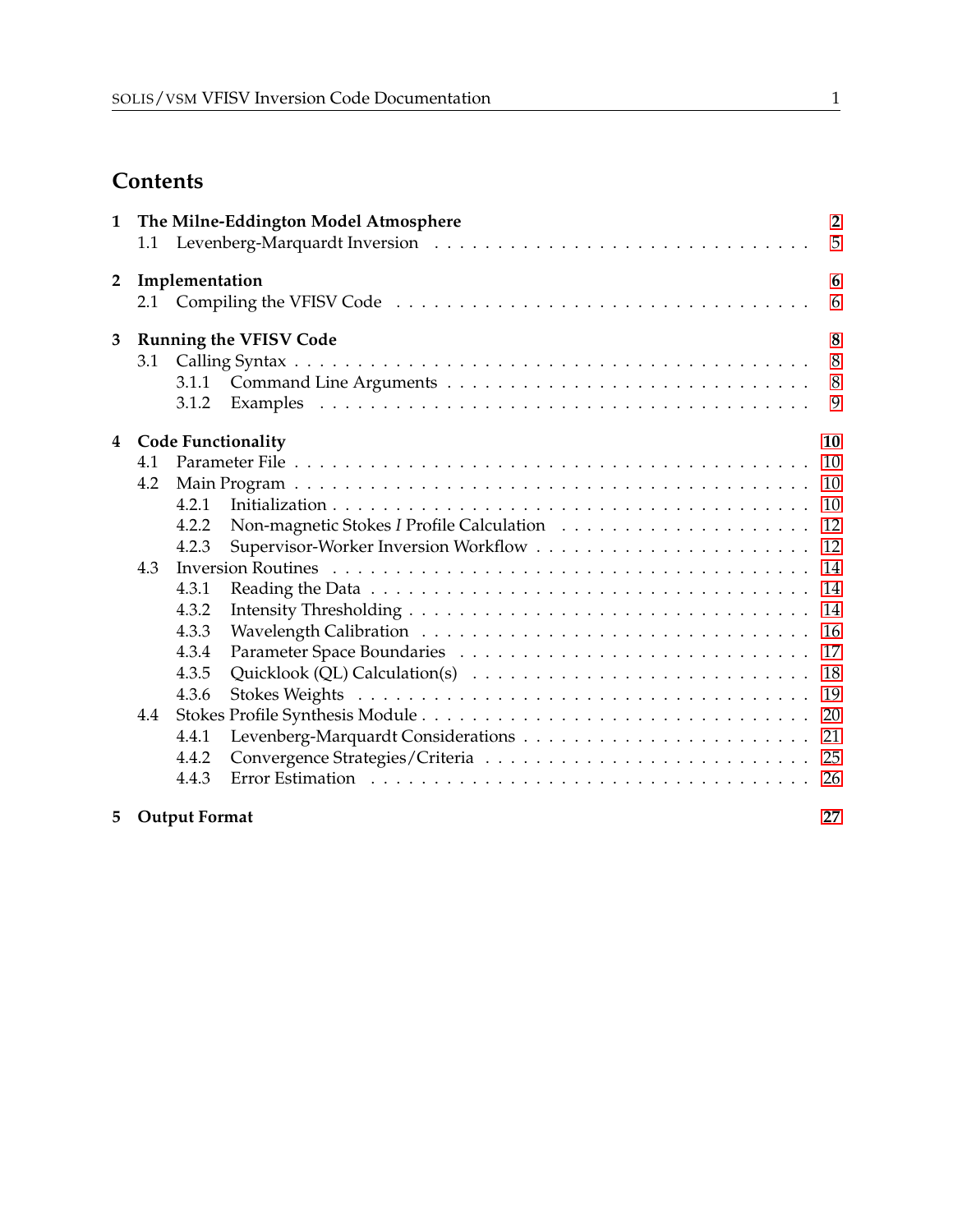#### <span id="page-2-0"></span>**1 The Milne-Eddington Model Atmosphere**

The polarized radiative transfer equations (PRTE) describe attenuation of the Stokes vector,  $I_{\lambda}$ , of a beam of polarized light as it propagates, in the direction  $s$ , through some medium. Formally, it is given here as

<span id="page-2-1"></span>
$$
\mu \frac{d\mathbf{I}_{\lambda}}{ds} = \mathbf{K}_{\lambda} \left( \mathbf{I}_{\lambda} - \mathbf{S}_{\lambda} \right),\tag{1}
$$

where  $\mu$  is the cosine of the heliocentric angle, and  $\mathbf{K}_{\lambda}$  and  $\mathbf{S}_{\lambda}$  are the propagation matrix and source function vector, respectively. Note that, throughout this document, a  $\lambda$ -subscript denotes a wavelength-dependent quantity (though it may be dropped for notational clarity).

If we model both continuum and line absorption processes, then

$$
\mathbf{K}_{\lambda} = \mathbf{1} + \eta_0 \mathbf{\Phi}_{\lambda} = \begin{bmatrix} \eta_I & \eta_Q & \eta_U & \eta_V \\ \eta_Q & \eta_I & \rho_V & -\rho_U \\ \eta_U & -\rho_V & \eta_I & \rho_Q \\ \eta_V & \rho_U & -\rho_Q & \eta_I \end{bmatrix}_{\lambda} \tag{2}
$$

where 1 is a  $4 \times 4$  identity matrix,  $\eta_0$  is the ratio of line-to-continuum absorption coefficients, and the matrix  $\Phi_{\lambda}$  includes both absorption and magneto-optical effects, parameterized by the magnetic and thermodynamic properties of the model atmosphere under the classical Zeeman effect regime. Expressions for these matrix elements may be found in [Landi Degl'Innocenti and Landolfi](#page-29-0) [\(2004\)](#page-29-0) and references therein. They are reproduced here for completeness, with the wavelength dependence implied but dropped from the notation for clarity.

$$
\eta_I = 1 + \frac{1}{2}\eta_0 \left[ \phi_\pi \sin^2 \gamma + \frac{1}{2} \left( \phi_{\sigma_r} + \phi_{\sigma_b} \right) \left( 1 + \cos^2 \gamma \right) \right]
$$
(3)

$$
\eta_Q = \frac{1}{2}\eta_0 \left[ \phi_\pi - \frac{1}{2} \left( \phi_{\sigma_b} + \phi_{\sigma_r} \right) \right] \sin^2 \gamma \cos 2\chi \tag{4}
$$

$$
\eta_U = \frac{1}{2}\eta_0 \left[ \phi_\pi - \frac{1}{2} \left( \phi_{\sigma_b} + \phi_{\sigma_r} \right) \right] \sin^2 \gamma \sin 2\chi \tag{5}
$$

$$
\eta_V = -\frac{1}{2}\eta_0 \left(\phi_{\sigma_r} - \phi_{\sigma_b}\right) \cos \gamma \tag{6}
$$

$$
\rho_Q = \frac{1}{2}\eta_0 \left[ \psi_\pi - \frac{1}{2} \left( \psi_{\sigma_b} + \psi_{\sigma_r} \right) \right] \sin^2 \gamma \cos 2\chi \tag{7}
$$

$$
\rho_U = \frac{1}{2}\eta_0 \left[ \psi_\pi - \frac{1}{2} \left( \psi_{\sigma_b} + \psi_{\sigma_r} \right) \right] \sin^2 \gamma \sin 2\chi \tag{8}
$$

$$
\rho_V = -\frac{1}{2}\eta_0 \left(\psi_{\sigma_r} - \psi_{\sigma_b}\right) \cos \gamma \tag{9}
$$

The  $\phi$  and  $\psi$  terms are the absorption and anomalous dispersion profiles (and are functions of wavelength) for the  $\pi$ ,  $\sigma_r$ , and  $\sigma_b$  Zeeman components involved in the transition which gives rise to the absorption line itself. As can be seen above, the matrix elements themselves depend on the vector magnetic field explicitly through the inclination,  $\gamma$ , and azimuthal angle,  $\chi$ , and also have a dependence on the field strength through the Voigt and Faraday-Voigt spectral line shapes, given by: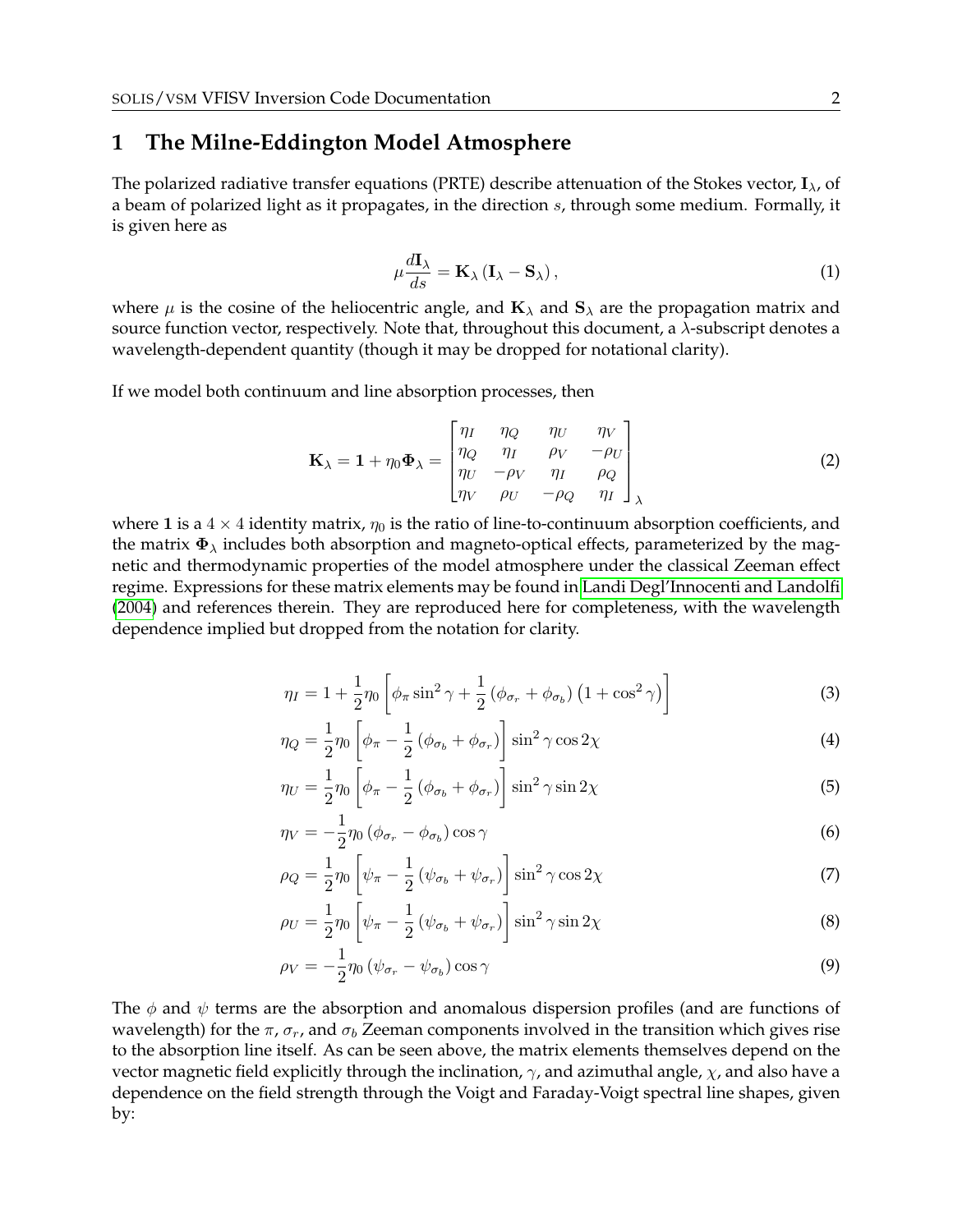$$
H_{\lambda}(a_{\rm dc}, v) = \frac{a_{\rm dc}}{\pi} \int_{-\infty}^{+\infty} \frac{e^{-t^2}}{a_{\rm dc}^2 + (v - t)^2} \mathrm{d}t \tag{10}
$$

$$
F_{\lambda}(a_{\rm dc}, v) = \frac{1}{\pi} \int_{-\infty}^{+\infty} \frac{(v - t)e^{-t^2}}{a_{\rm dc}^2 + (v - t)^2} \mathrm{d}t \tag{11}
$$

<span id="page-3-0"></span>
$$
v = \frac{\lambda - \lambda_0 (1 + v_{\text{los}}/c) \pm \Delta \lambda_Z}{\Delta \lambda_D},\tag{12}
$$

where  $\lambda_0$  is the line-center wavelength,  $v_{\text{los}}$  is the relative line-of-sight (LOS) velocity between source and observer,  $a_{dc}$  is the atomic damping constant of the line,  $\Delta \lambda_D$  is the Doppler linewidth, and  $\Delta \lambda_Z$  is the Zeeman splitting of the line (which is itself a function of the atomic energy levels of the transition as well as magnetic field strength,  $B$ ). The absorption  $(\phi)$  and anomalous dispersion profiles  $(\psi)$  are then calculated as:

$$
\phi_i = \sum_{j=1}^{N_z} S_j^{(i)} H_\lambda(a_{\rm dc}, v_j)
$$
\n(13)

$$
\psi_i = \sum_{j=1}^{N_z} S_j^{(i)} F_\lambda(a_{\rm dc}, v_j), \tag{14}
$$

where  $i = \{\pi, \sigma_r, \sigma_b\}$ ,  $N_z$  is the number of Zeeman subcomponents of the  $i^{th}$  component, and  $S_i^{(i)}$  $j^{(i)}_j$  is the Zeeman strength of the  $j^{th}$  Zeeman subcomponent. The strengths are functions of the quantum numbers of the upper and lower energy levels of the Zeeman subcomponents involved in the transition. Analytical expressions for  $S_i^{(i)}$  $j_j^{(i)}$  are given in Table 3.1 of [Landi Degl'Innocenti and](#page-29-0) [Landolfi](#page-29-0) [\(2004\)](#page-29-0) for all allowed transitions. For a normal Zeeman triplet (like the Fe I 6302.5Å line), there is only one  $\pi$ ,  $\sigma_r$ , and  $\sigma_b$  Zeeman component, so  $S_j^{(i)} = 1 \ \forall \ i,j.$  However, for an anomalous Zeeman triplet (like the Fe I 6301.5Å line), there are multiple Zeeman subcomponents, such that we require:

$$
\sum_{j=1}^{N_z} S_j^{(i)} = 1, \ \forall \ i.
$$
 (15)

The source function vector  $(S_{\lambda}$  in Equation [\(1\)](#page-2-1)) describes the ratio of emission to absorption in the beam, and includes both continuum and line contributions, so that

$$
\mathbf{S}_{\lambda} = S_c \hat{\mathbf{e}} + \eta_0 S_l \mathbf{\Phi}_{\lambda} \hat{\mathbf{e}}, \tag{16}
$$

where  $\hat{\mathbf{e}} = (1,0,0,0)^T$  ,  $S_c$  is the continuum source function, and  $S_l$  is the line source function. Assuming local thermodynamic equilibrium reduces both the continuum and line source functions to the Planck function at the local temperature,  $B_\lambda(T)$ . Adopting a Milne-Eddington (ME) relation for the source function variation as a linear function of optical depth,

$$
S_c = S_l = B_{\lambda}(T) = S_0 + S_1 \tau = S_0(1 + \beta_0 \tau), \tag{17}
$$

the PRTE admits an analytical solution for the model Stokes profiles,  $\mathbf{I}^\mathrm{M}_\lambda$ , given here as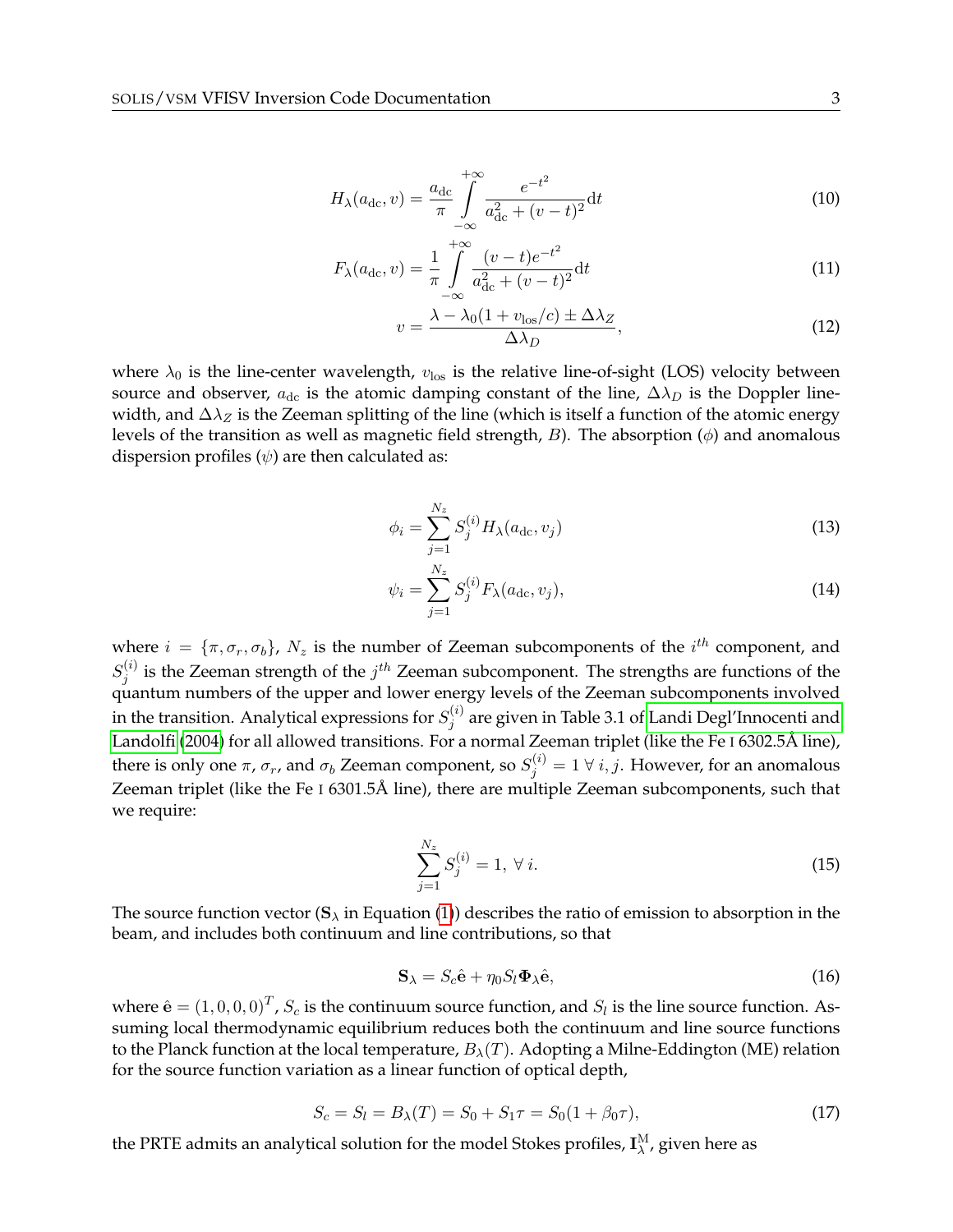$$
\frac{\mathbf{I}_{\lambda}^{\mathrm{M}}}{I_{c}} = \left[ (1 - \beta) \, \mathbf{1} + \beta \, (\mathbf{1} + \eta_{0} \mathbf{\Phi}_{\lambda})^{-1} \right] \hat{\mathbf{e}} \tag{18}
$$

$$
\beta = \frac{\mu \beta_0}{1 + \mu \beta_0}.\tag{19}
$$

Note that  $\beta_0 = S_1/S_0$  represents the inverse of the characteristic length scale over which the source function changes appreciably, and  $I_c$  denotes the observed local continuum intensity. Note also that the Eddington-Barbier approximation states that the emergent continuum intensity at a position  $\mu$  on the solar disc is given by  $S_c(\tau = \mu)$ , so that we have the relation  $I_c = S_0 + \mu S_1$ , coupling the (observed) continuum intensity with the source function coefficients. The source function coefficients *must* obey this constraint at all points in the inversion.

At a modest 1 arcsec spatial sampling, SOLIS/VSM does not fully resolve magnetic structures. Therefore, we introduce a geometrical factor which represents the fraction of the pixel occupied by magnetic field, and as such, must be in the range [0, 1]. This is the magnetic filling-factor,  $\alpha$ , and is a zeroth-order attempt at accounting for limited spatial resolution, by allowing the pixel to contain a mixture of Stokes profiles from both magnetic and non-magnetic atmospheres coexisiting within the same pixel. The Stokes vector then becomes a linear superposition of the magnetic and nonmagnetic profiles, weighted by  $\alpha$ ,

$$
\mathbf{I}_{\lambda}^{\mathrm{M}} \leftarrow \alpha \mathbf{I}_{\lambda}^{\mathrm{M}} + (1 - \alpha) I_{\lambda}^{\mathrm{nm}} \hat{\mathbf{e}}.
$$
 (20)

The non-magnetic profile,  $I_\lambda^{\text{nm}}$ , is synthesized from the same model parameter vector as the magnetic profile, but magnetic field strength is set to zero. This is preferable to using (e.g.) an average observed quiet-sun profile constructed from low-polarization Stokes I profiles in the surroundings, since we would have to deconvolve the instrumental profile from the average quiet-sun profile before mixing it with the magnetic profile, and then re-convolve with the instrumental profile. We like to avoid deconvolution at all costs, thank you very much. To account for the smearing effects of the SOLIS/VSM instrumental profile, the synthetic Stokes vector  $I_\lambda^M$  is convolved with a Gaussian kernel with a half-width at half-maximum (HWHM) of 22.5mÅ. This is equivalent to considering a macroturbulent velocity,  $v_{\rm mac}$ , of  $1.3081\times 10^5\,{\rm cm/sec}$ , which is held constant during the inversion.

As shown above, the Milne-Eddington (ME) atmosphere is characterized by the following assumptions: 1) the line-formation region is under local thermodynamic equilibrium, 2) the source function varies linearly with optical depth, 3) all other physical properties are constant over the line-formation region, and 4) the polarized radiative transfer is described by the classical Zeeman effect. As such, it is a simple (but widely-used) model. Since we do not consider gradients with respect to optical depth of any parameter except the source function, the ME atmosphere represents a kind of average of the true parameters over the height of line-formation. Under these assumptions, the PRTE admits an analytical solution, known as the Unno-Rachkovsky solutions [\(Unno, 1956;](#page-30-0) [Rachkovsky, 1962,](#page-30-1) [1963,](#page-30-2) [1967\)](#page-30-3), which are functions parameterized by the free model parameter vector,  ${\bf p} = [B, \gamma, \chi, v_{\rm los}, \Delta\lambda_D, a_{\rm dc}, \eta_0, S_0, \mu S_1, \alpha]$ . The model parameters are listed and summarized below for clarity:

- $\blacksquare$  *B*: Magnetic field strength
- $\blacksquare$   $\gamma$ : Inclination of the magnetic field vector relative to the LOS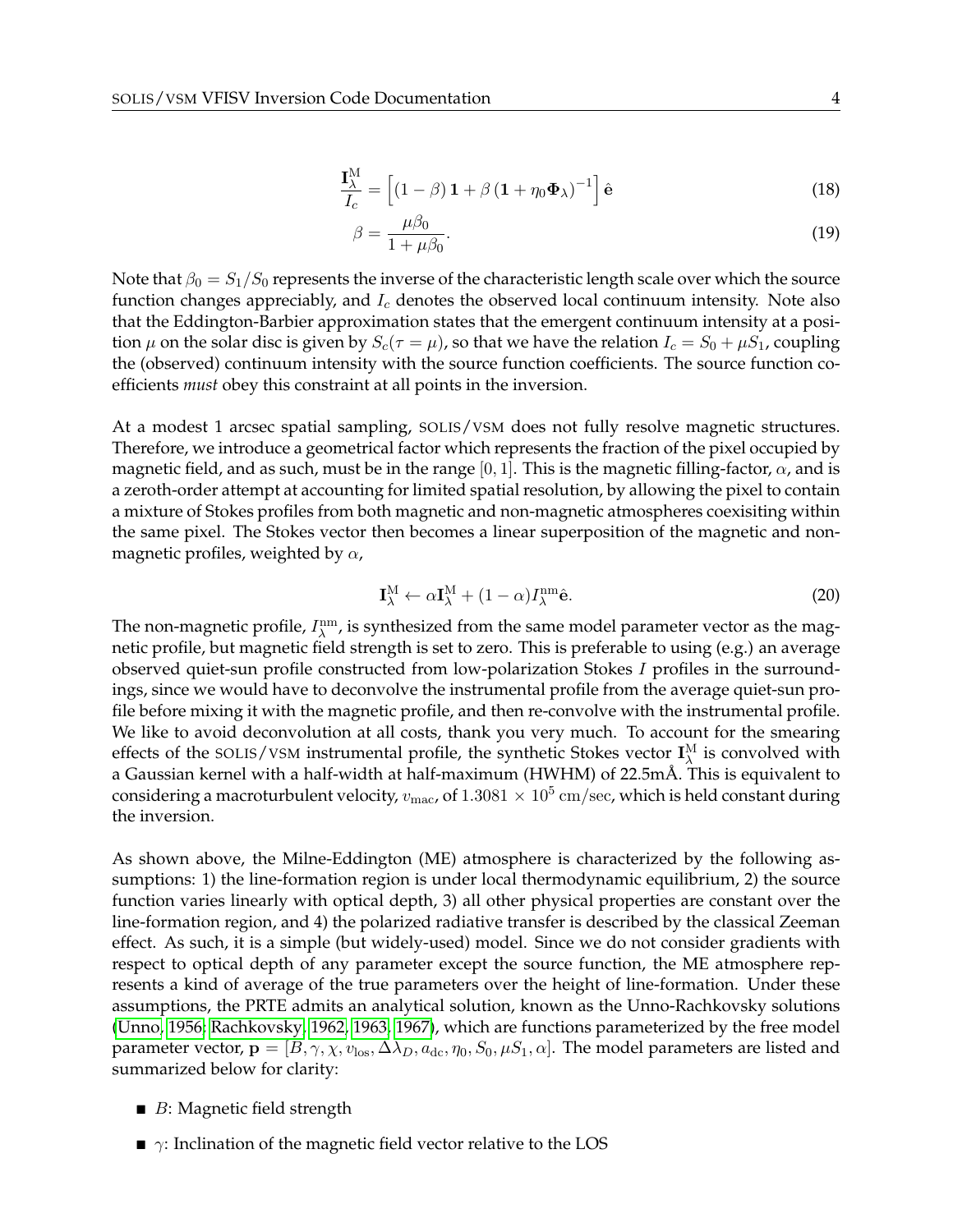- $\blacktriangleright$   $\chi$ : Azimuthal angle of the transverse component of the magnetic field vector
- $\bullet$   $v_{\text{los}}$ : Relative LOS velocity between source and observer
- $\triangle$   $\Delta\lambda_D$ : Doppler line width
- $a_{\rm dc}$ : Atomic damping constant of the line
- $\blacksquare$   $\eta_0$ : Line-to-continuum opacity ratio
- $S_0$ : Source function continuum
- $\blacksquare$   $\mu S_1$ : heliocentric  $\mu \times$  Source function gradient
- $\blacksquare$   $\alpha$ : Magnetic filling-factor
- $\blacksquare$   $v_{\text{mac}}$ : Macroturbulent velocity

#### <span id="page-5-0"></span>**1.1 Levenberg-Marquardt Inversion**

The VFISV (Very Fast Inversion of the Stokes Vector) inversion code executes a general non-linear least-squares optimization of a Milne-Eddington model atmosphere to reproduce Stokes profiles which best fit the actual observations. It has been tuned for speed to enable the SOLIS/VSM 6302v pipeline to invert *every* pixel on the solar disc in a short time (∼ 10 minutes).

The function to be minimized by the inversion algorithm is the following  $\chi^2$ -like merit function, which quantifies the agreement between the Stokes vector  $(I^M)$  synthesized in the model atmosphere (parameterized by  ${\bf p}$ ) and the observations ( ${\bf I}^O$ ), given here explicitly as

<span id="page-5-1"></span>
$$
\chi^2(\mathbf{p}) = \frac{1}{\nu} \sum_{i} \sum_{j=1}^{N_{\lambda}} w_{ij}^2 \left[ \mathbf{I}_i^{\text{O}}(\lambda_j) - \mathbf{I}_i^{\text{M}}(\lambda_j; \mathbf{p}) \right]^2, \tag{21}
$$

where  $i = I, Q, U, V$ . The number of degrees of freedom in the optimization is given by  $\nu$ , and  $N_\lambda$ is the number of observed wavelengths spanning the bandpass containing the lines to be inverted. The quantities  $w_{ij}$  are weighting factors (entering quadratically), traditionally used to adjust the contribution of different wavelengths to the total deviation between the modelled and observed spectral line, and are discussed further in Section [4.3.6.](#page-19-0)

Given an initial guess for the model parameters, the inversion code uses a Levenberg-Marquardt non-linear least squares optimization algorithm to perform the inversion. At each step, perturbations to the current ME model parameters are calculated, and the new set of model parameters are used to synthesize Stokes profiles. The  $\chi^2$  merit function is calculated via Equation [\(21\)](#page-5-1) and tested against the current value. If an improvement (reduction) is found, the perturbations are accepted and the model parameters are updated for the next iteration. If not, new perturbations are calculated. This iterative improvement proceeds until one or more convergence criteria are satisfied (more on this in Section [4.4.2\)](#page-25-0), at which time the algorithm outputs the current model parameters as the solution to the inversion problem; i.e., the physical parameters of the ME model atmosphere in which the observed Stokes profiles were formed.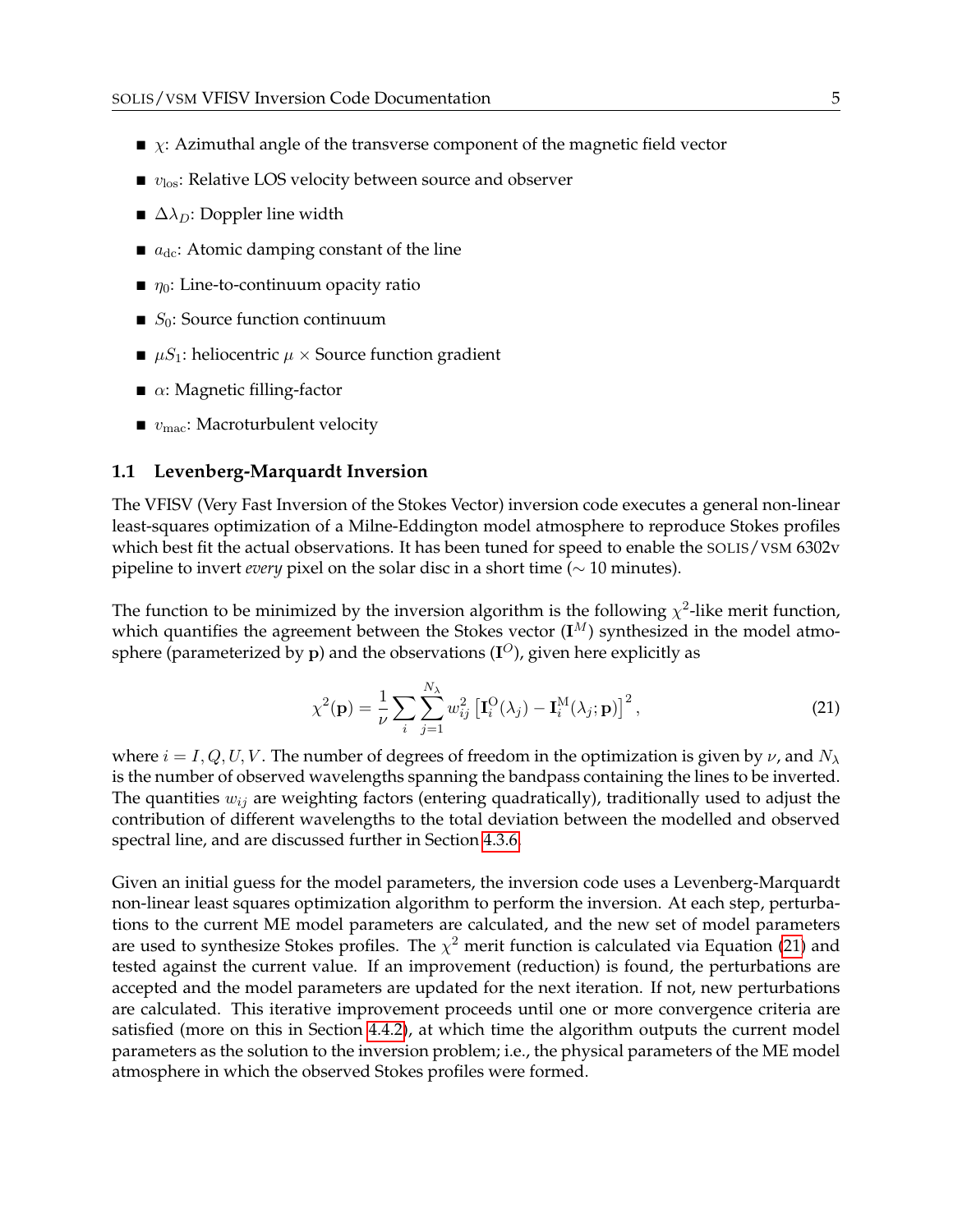## <span id="page-6-0"></span>**2 Implementation**

The VFISV code used in the SOLIS/VSM 6302v production pipeline is meant to handle standard SOLIS/VSM Level-0.5 spectra contained in FITS files. For full-disc observations, this consists of 2048 fully-calibrated (dark-corrected, flat-fielded, polarization-calibrated) scanlines, each containing 128 wavelength samples for 4 Stokes profiles for 2048 spatial pixels along the spectrograph slit. This Section focuses on various issues related to the implementation of the code (libraries, compilation) in the 6302v pipeline environment.

### <span id="page-6-1"></span>**2.1 Compiling the VFISV Code**

This Section contains a short list of implementation details relating to what is required to compile the VFISV code.

- Language: Fortran 90 (with a single utility function written in C).
- Architecture: Developed for 64-bit machines.
- MPI parallelization: VFISV depends on the Message Passing Interface (MPI) for parallel processing of individual scanlines. The MPI interface is provided by MPICH-2, the MPI implementation from Argonne National Laboratory. MPICH-2 is a high performance and widely portable implementation of the MPI standard.
- **Compiler: On the machine used for development of the code, MPICH-2 for Fortran was built** using the Intel ifort compiler. As such, the MPI wrapper compiler mpif90 has a backend based on ifort. No (serious) attempt was made at compiling/running the code with any other compiler. Fair warning. The single utility function written in C is compiled with the GNU gcc compiler.
- Compiler Flags/Optimizations:
	- $-fast$ : Maximizes speed across the entire program. On Itanium(R)-based systems, this option sets options -ipo, -O3, and -static. On IA-32 and Intel(R) EM64T systems, this option sets options -ipo, -O3, -no-prec-div, -static, and -xP. Note that programs compiled with the -xP option will detect non-compatible processors and generate an error message during execution. This optimization has a dramatic impact on runtime; the code was tested without this optimization flag, and the results were identical to those obtained with this optimization, although they were obtained *much* slower.
	- -prec-div : Improves precision of floating-point divides; it has some speed impact. With some optimizations, such as  $-xN$  and  $-xB$ , the compiler may change floating-point division computations into multiplication by the reciprocal of the denominator. For example,  $A/B$  is computed as  $A * (1/B)$  to improve the speed of the computation. However, sometimes the value produced by this transformation is not as accurate as full IEEE division. When it is important to have fully precise IEEE division, use -prec-div to disable the floating-point division-to-multiplication optimization. The result is more accurate, with some loss of performance.
	- -check all : Enables all -check options. NOTE: while not routinely compiled with this flag, it can be helpful to occasionally check for certain conditions at runtime (i.e. after major changes to the code), like out-of-bounds array subscripts.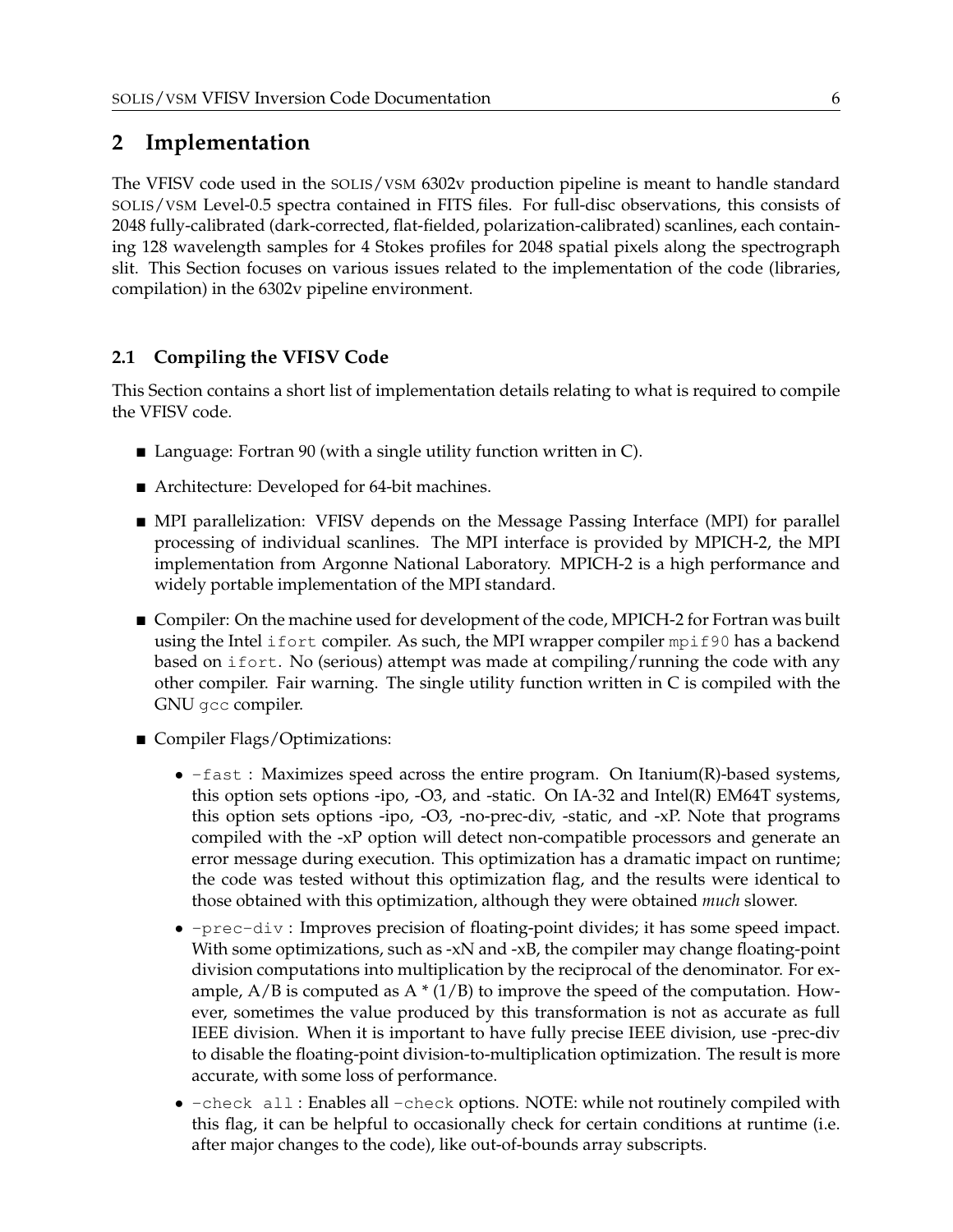- -warn all : Enables all diagnostic warning messages. NOTE: while not routinely compiled with this flag, it can be helpful to occasionally check for certain conditions at compile time (i.e. after major changes to the code), like unused variables, etc.
- $\bullet$  -g : Enables debugging support. Not routinely compiled with this flag.
- $\bullet$  -p : Enables gprof profiling support. Not routinely compiled with this flag.
- Required libraries: MPI, LAPACK, CFITSIO
- Makefile: The Makefile included with the code is sufficiently general that it should work for most machines/environments, provided the right paths are set. To run in other environments, one just needs to make sure that the required libraries (MPI, LAPACK, CFITSIO) are installed, and the path(s) to these libraries are correctly specified.
	- To compile the code, simply run make vfisv.
	- To install the vfisv.x executable into the SOLIS bin directory on a production/reprocessing machine, simply run make install. Note that this strips the ".x" file extension to produce the vfisv binary executable in the bin directory.
	- To remove all compiled files, modules, objects (etc.), simply run make clean.
	- To create a datestamped tarball of the VFISV codebase and support files (IDL functions, e.g.), simply run make backup.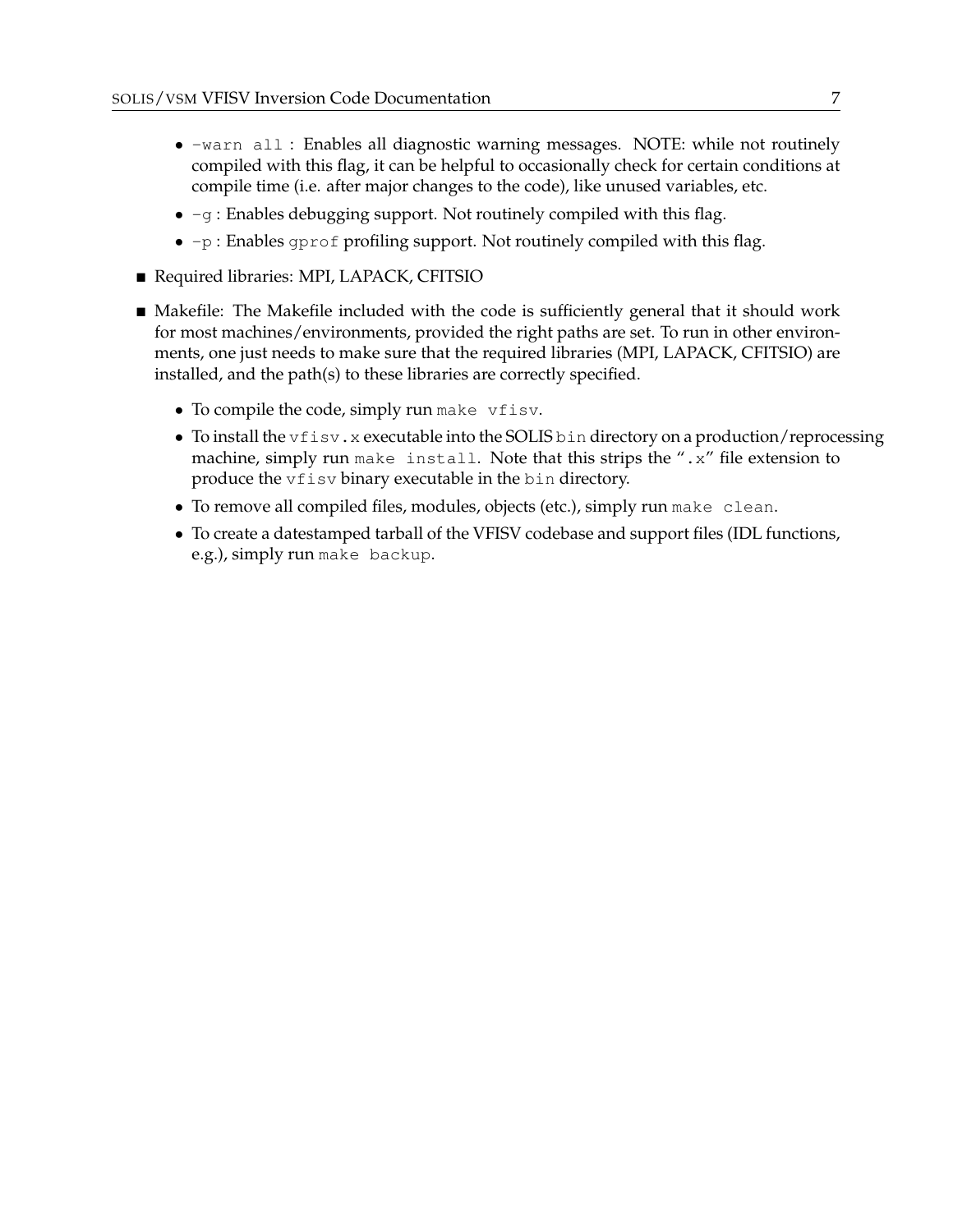## <span id="page-8-0"></span>**3 Running the VFISV Code**

This Section contains information detailing how to run the VFISV code. Specifically, I present here summaries of the calling syntax, with appropriate command line arguments, and give examples of how to run the code in various modes.

## <span id="page-8-1"></span>**3.1 Calling Syntax**

The default syntax for running the VFISV inversion code is as follows (note that square brackets denote optional arguments):

```
$ mpirun -np NP /home/solis/bin/vfisv [-v] [-vv] [-P] -i /path/to/Level-0.5/dir
-w /path/to/Level-1/output/tmp/dir [-s s1 [s2]] [-p p1 [p2]]
```
where NP is the number of MPI processes requested for the inversion. Note that the supervisor MPI rank does no work inverting scanlines itself, so only NP-1 scanlines can be inverted simultaneously (see Section [4.2.3\)](#page-12-1).

#### <span id="page-8-2"></span>**3.1.1 Command Line Arguments**

- $\blacksquare$  -i : [REQUIRED] Specify the path to the directory containing SOLIS/VSM Level-0.5 scanline FITS files.
- $\blacksquare$   $\neg$ w : [REQUIRED] Specify the path to the directory which will contain SOLIS/VSM Level-1 FITS file output from the inversion. This directory will be created if it does not already exist.
- $\blacksquare$  -s : [OPTIONAL] Specify a range of scanlines to invert. This is useful for inverting only a fraction of a full-disc observation, or for inverting entire area-scan observations. If only a single scanline index is provided  $(-s \, s_1)$ , the code will invert only that scanline; if two indices are provided  $(-s \, s1 \, s2)$ , the code will invert all scanlines between s1 and s2, inclusive.
- $\blacksquare$  -p : [OPTIONAL] Specify a range of pixels to invert. This is useful (in combination with -s) for inverting only a rectangular subset of the available dataset (e.g., if you're interested in a particular active region). If only a single pixel index is provided  $(-p \; p1)$ , the code will invert only that pixel; if two indices are provided  $(-p \, p1 \, p2)$ , the code will invert all pixels between p1 and p2, inclusive.
- $-v$  : [OPTIONAL] Switch on verbose messages (for debugging). NOTE: this will produce *a lot* of screen output, so it is not suitable for regular full-disc inversions, but rather intended to be used on a single-pixel basis for development and/or diagnosing potential issues.
- -vv: [OPTIONAL] Switch on extra verbose messages (for debugging). This produces much more screen output than the  $-v$  option.  $-vv$  implies  $-v$ .
- $\blacksquare$  -P : [OPTIONAL] Switch on "preview mode", which rapidly generates a Level-1 quicklook file from non-defringed Level-0.5 spectra. This is *only* used by the observers to quickly get feedback on instrument pointing, (e.g.) during area-scans.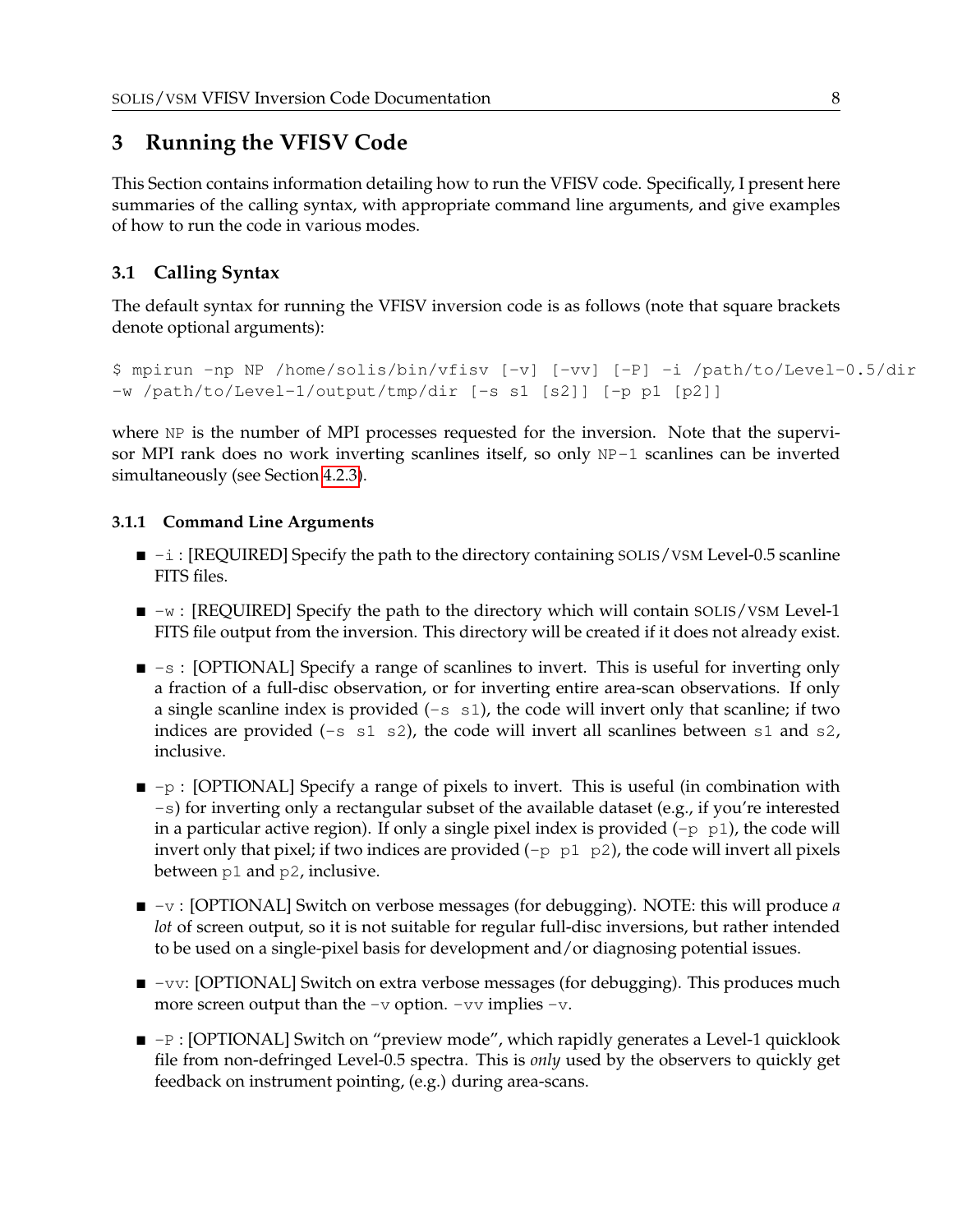#### <span id="page-9-0"></span>**3.1.2 Examples**

A full-disc 6302v observation was taken on 08 July 2015. To invert the Level-0.5 spectra for this observation (contained in the directory k4v9s150708t175025\_oid114363777241750\_cleaned) using 16 MPI processes, and place the resulting Level-1 file(s) in the appropriate tmp directory, run:

```
$ mpirun -np 16 /home/solis/bin/vfisv -i
/path/to/v9s/201507/k4v9s150708/k4v9s150708t175025 oid114363777241750 cleaned
-w /path/to/vsm/tmp/k4v91150708t175025
```
To invert only those scanlines between 512 and 1536 (inclusive), run:

```
$ mpirun -np 16 /home/solis/bin/vfisv -i
/path/to/v9s/201507/k4v9s150708/k4v9s150708t175025 oid114363777241750 cleaned
-w /path/to/vsm/tmp/k4v91150708t175025 -s 512 1536
```
To invert only those scanlines between 512 and 1536, and only in Camera A (e.g.), run:

```
$ mpirun -np 16 /home/solis/bin/vfisv -i
/path/to/v9s/201507/k4v9s150708/k4v9s150708t175025 oid114363777241750 cleaned
-w /path/to/vsm/tmp/k4v91150708t175025 -s 512 1536 -p 1 1024
```

```
To invert only those scanlines between 512 and 1536, and only in Camera B (e.g.), run:
$ mpirun -np 16 /home/solis/bin/vfisv -i
/path/to/v9s/201507/k4v9s150708/k4v9s150708t175025 oid114363777241750 cleaned
-w /path/to/vsm/tmp/k4v91150708t175025 -s 512 1536 -p 1024 2048
```
To invert only a single pixel with verbose messages for debugging, run:

```
$ mpirun -np 2 /home/solis/bin/vfisv -i
/path/to/v9s/201507/k4v9s150708/k4v9s150708t175025 oid114363777241750 cleaned
-w /path/to/vsm/tmp/k4v91150708t175025 -s 512 -p 768 -v
```
NOTE: for single-pixel inversion, you *must* use mpirun -np 2, or you will get an error message complaining that too many MPI processes would be used:

```
$ [ERROR] MPI NUM RANKS > Number of scanlines to invert!"
$ [ERROR] Check your mpirun command line..."
```
In general, you must use an appropriate number of MPI ranks for the inversion; if the number of MPI ranks is undersubscribed relative to the number of scanlines to invert, at least one MPI worker rank will never receive a scanline index assignment it is waiting for, and the code will *never* successfully exit. Since that MPI worker rank will perpetually wait for an assignment that will never come, it will never be available to receive the termination message from the MPI supervisor rank, and will hang the program execution. Hence, this warning message and exit condition are needed just to be safe.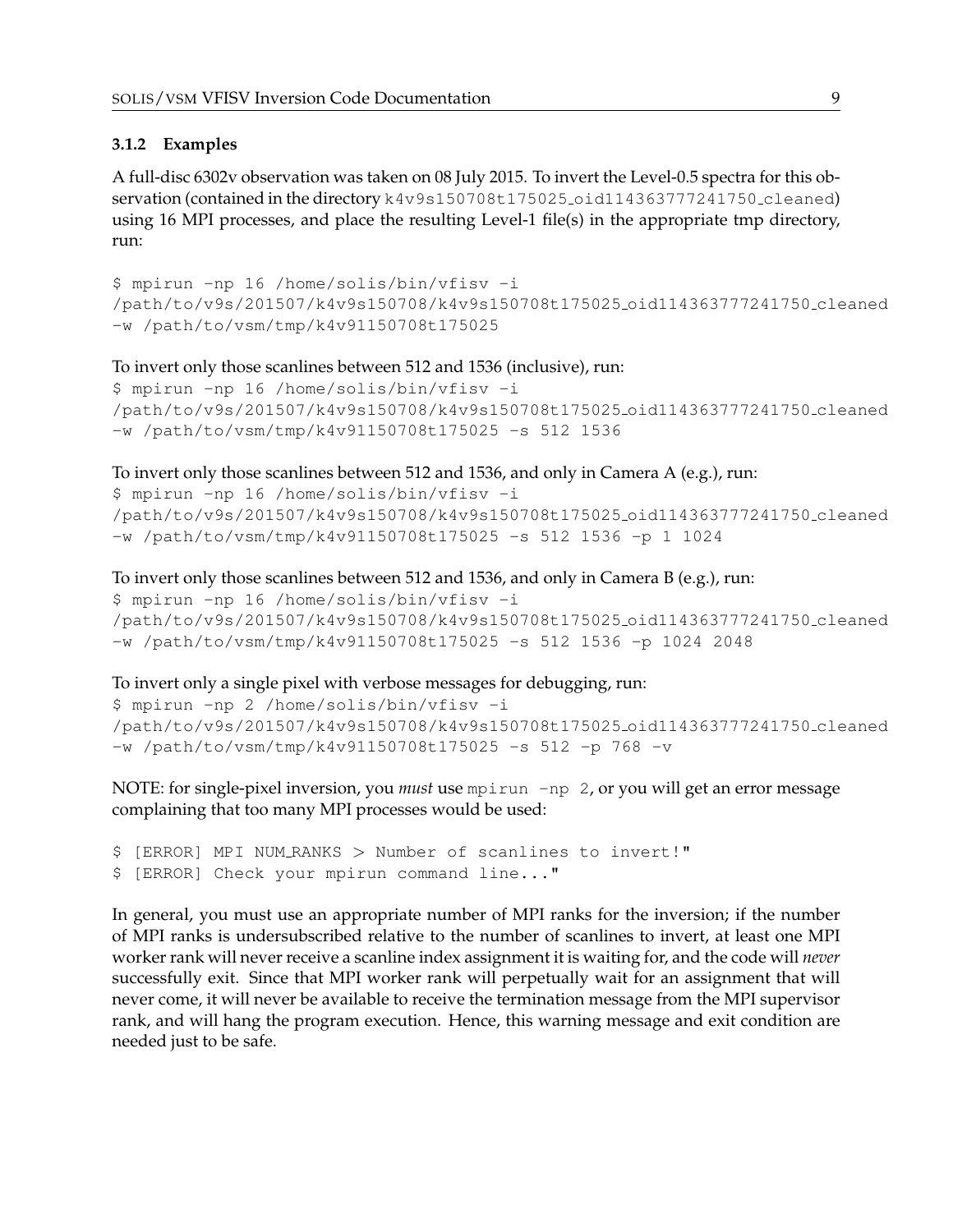## <span id="page-10-0"></span>**4 Code Functionality**

## <span id="page-10-1"></span>**4.1 Parameter File**

The file params.f90 contains constant parameters and global variable declarations used throughout the VFISV code. Any module requiring access to a parameter or global variable must include the line USE PARAMS in the module header. For example, the parameter file contains declarations for the following quantities (among many others):

- Fortran 90 variable kind types and numerical constants, e.g.: INTEGER, PARAMETER :: DP = KIND(1.0D0)
- Physical constants, e.g.: REAL(DP), PARAMETER :: DPI = 3.141592653589793238462643 DP
- Runtime constants, e.g.: INTEGER, PARAMETER :: NUM SCANS = 2048
- $\blacksquare$  Input/output configuration, e.g.: INTEGER, PARAMETER :: NUM LEV1 MEMAPS = 12
- Quicklook and inversion engine parameters, e.g.: INTEGER, PARAMETER :: MAX ITERS = 100
- Line-formation & spectral parameters, e.g.: REAL(DP), PARAMETER :: LAB LAMBDA0 = 6302.4995 DP
- Global variables that are initialized at runtime, e.g.: CHARACTER(LEN=256), DIMENSION(NUM\_SCANS) :: OBSFILES

## <span id="page-10-2"></span>**4.2 Main Program**

The main VFISV program is nothing more than an initialization, bookkeeping, and collection routine which dispatches scanline inversion assignments to MPI worker ranks and collects/assembles the results received back from the MPI worker ranks. There are three main tasks coordinated by the main VFISV program: initialization, non-magnetic Stokes *I* profile calculation, and supervisorworker inversion workflow, which are detailed in the following subsections.

#### <span id="page-10-3"></span>**4.2.1 Initialization**

The first step in the program is to perform sanity checks on command line input.

#### **SANITY CHECK #1:**

The given Level-0.5 obs directory (INDIR) and Level-1 output directory (WORKDIR) are tested for existence. If INDIR is not present on the command line or does not exist, VFISV exits with an error. If WORKDIR is not present on the command line, VFISV exits with an error. However, if it is present on the command line, but does not exist in the filesystem, a system call will create it. Note that the test for existence relies on the INQUIRE function, used with the ifort extension argument DIRECTORY to set the boolean flag DIR EXISTS: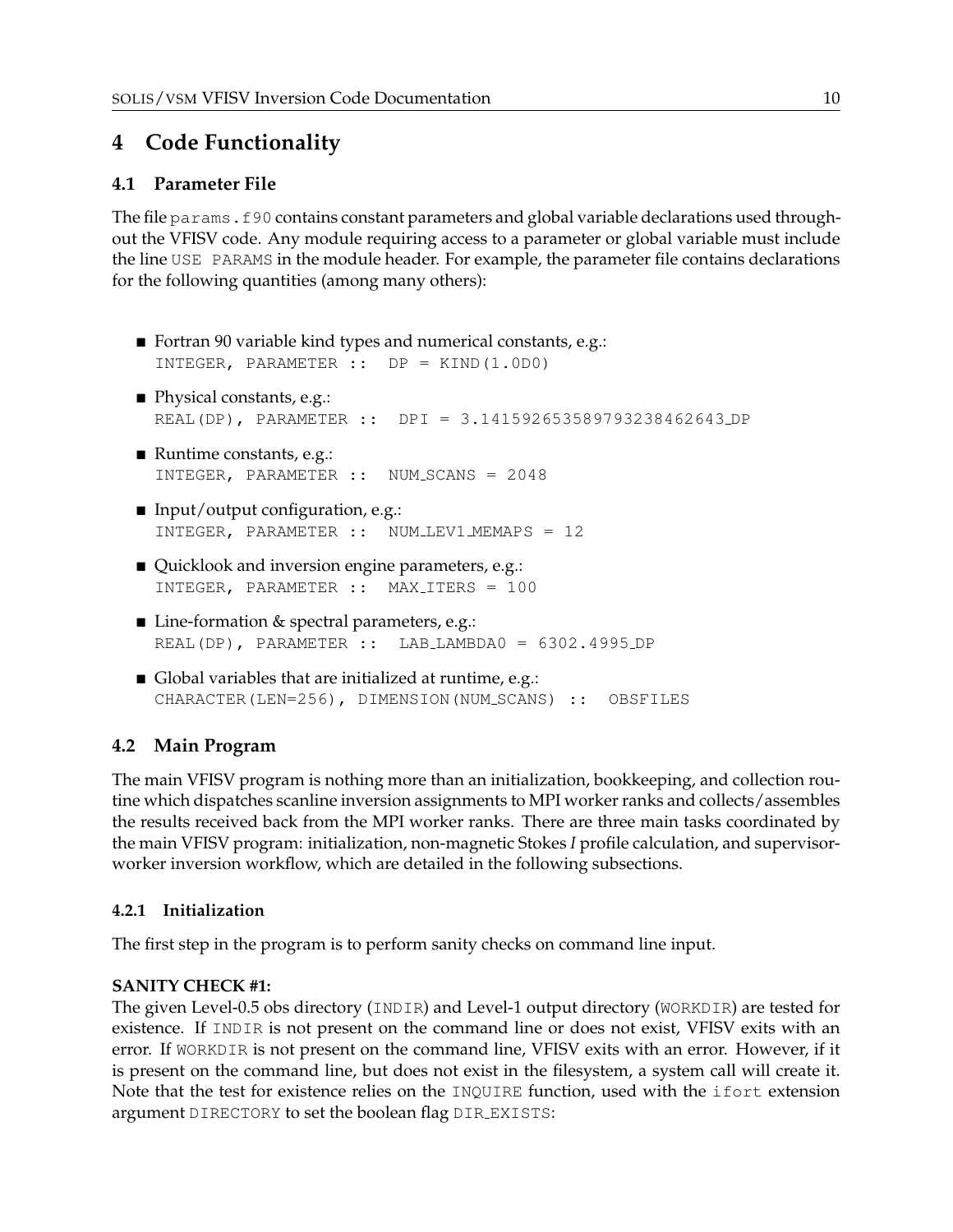```
INQUIRE( DIRECTORY=INDIR, EXIST=DIR EXISTS ).
```
The use of this extension makes the VFISV code system-dependent and non-portable. Once INDIR is validated, the directory is probed to determine the spatial size of the dataset it contains. The subroutine DATA\_INIT() is called, which determines the number of files matching the "k?v9s $\star$ " regular expression and sets the global variable NUM FILES equal to this number. One of the Level-0.5 FITS files contained in this directory is then opened and used to determine the number of spatial pixels along the scanline, NUM PIX. The various arrays which are dependent on the spatial dimensionality of the dataset are then dynamically allocated. This allows the inversion code to handle datasets of arbitrary spatial dimensionality, so that the code is not limited to inversions of 2048 scanlines, each containing Stokes spectra for 2048 pixels. In the SOLIS/VSM production pipeline, INDIR typically points to a directory containing defringed spectra in an obs' tmpdir, for example:

/path/to/vsm/tmp/k?v90YYMMDDtHHMMSS/k?v9sYYMMDDtHHMMSS oidXXXXXXXXXXXHHMM cleaned.

However, when running in "preview mode", INDIR will point instead to the directory containing the non-defringed spectra, for example:

/path/to/vsm/tmp/k?v90YYMMDDtHHMMSS/oidXXXXXXXXXXXHHMM,

and some special manipulation is used to properly set the value of  $OBSID$  for the DATA\_INIT() subroutine.

#### **SANITY CHECK #2:**

If provided on the command line, SCAN START and SCAN END are checked to ensure they are both positive and less than the maximum number of scanlines/pixels (typically 2048), determined from DATA\_INIT(). If not present, VFISV defaults to a full-disc inversion.

Once the command line input has been validated, runtime properties of the inversion code can be initialized:

#### **CAMERA TYPE INITIALIZATION:**

The year of the observation is extracted from INDIR. The value of the CAMTYPE variable is set to ROCKWELL for pre-2010 observations, or to SARNOFF for observations from 2010 to present. This variable allows for easy discrimination in the code between the two camera eras, and is required for the following:

- **Discrimination between on-disc and sky pixels, which uses a different intensity threshold** for each camera era. The on-disc intensity threshold for the Rockwell camera (2003-2009) is set at 1500 counts, while for the Sarnoff camera (2010-present) the threshold is 5000 counts.
- The continuum window (range of wavelengths for which the continuum intensity is calculated) is different for the two cameras, due to the different illuminated portions of the camera CCDs. The same is true for the individual line windows (range of wavelengths which approximately centrally-bracket both the solar and telluric lines).

NOTE: any other camera-specific quantities can be set within the same routine that performs the above initializations (SET\_CAMTYPE\_PROPERTIES()).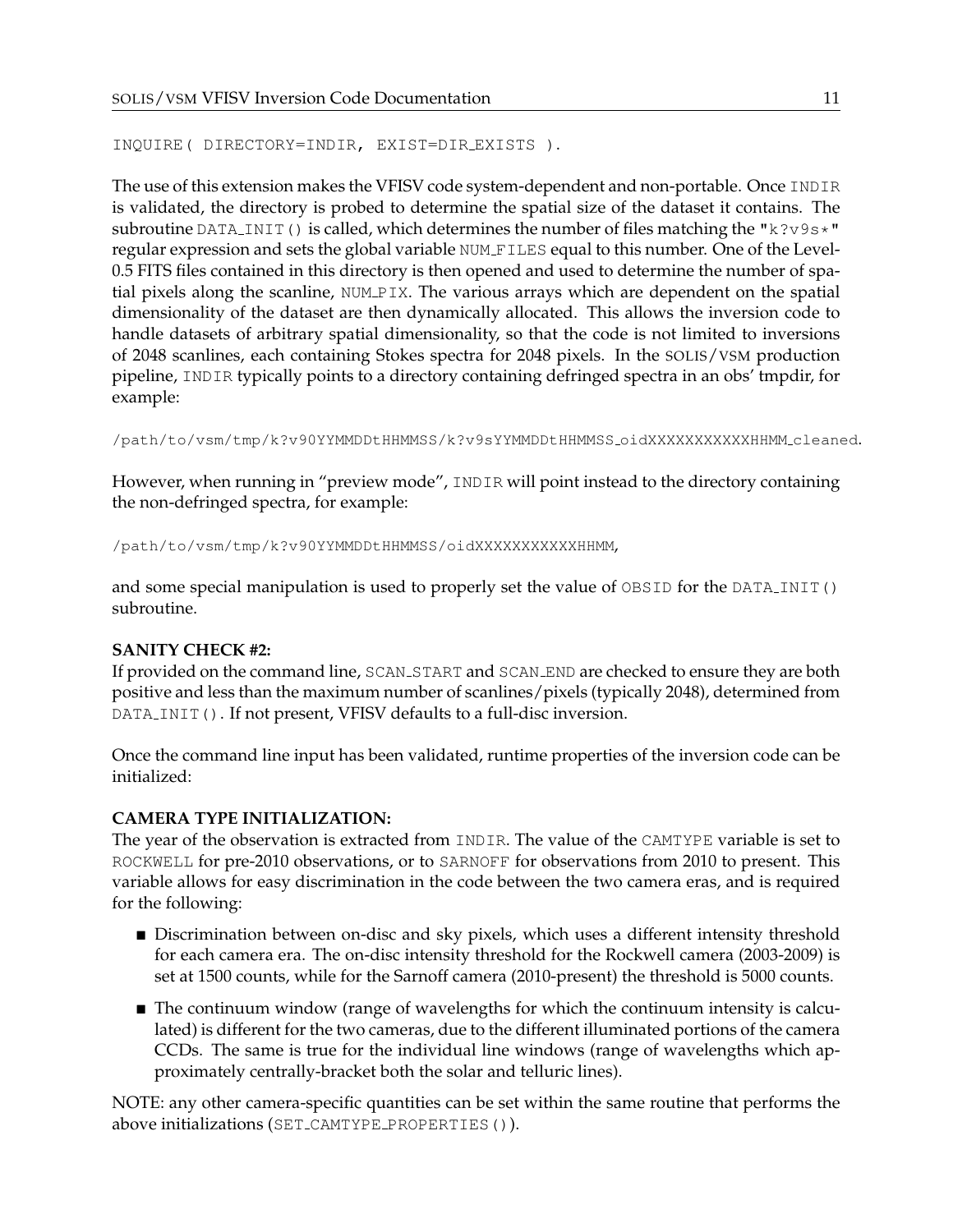#### **DATA FILE INITIALIZATION:**

Once the input and output directories have been validated, the subroutine FILE INIT() inspects the contents of the INDIR directory, and looks for standard SOLIS/VSM 6302v Level-0.5 FITS files, again using INQUIRE to test for existence. For bookkeeping purposes, *all* FITS files in the input directory are listed in the  $OBSFILES$  (:) array, but only those which are to be inverted (which have an index between SCAN\_START and SCAN\_END) are listed in the INVFILES(:) array. This is for proper handling of cases where only a subset of the observed scanlines are being inverted, as well as for handling inversions of true area-scan observations.

#### **ME MODEL INITIALIZATION:**

Model parameters which are considered free parameters of the fit are marked as such in the FREE(:) array, which is a boolean array with . TRUE. entries for free parameters and . FALSE. entries for fixed parameters. This allows the user to invert for any combination of free and fixed parameters, and the algorithm will automatically scale the sizes of its working spaces accordingly. In the current implementation, only  $\alpha$  and  $v_{\text{mac}}$  are considered fixed parameters, set to a respective constant value for the entire run of the inversion (see Section [4.3.5\)](#page-18-0). In addition, if any regularization of the free model parameters is required, this can be specified in the same manner, by setting the corresponding entry of the REGUL FLAG(:) array to .TRUE., and specifying the functional form of the regularization in the subroutine REGULARIZE().

#### <span id="page-12-0"></span>**4.2.2 Non-magnetic Stokes** *I* **Profile Calculation**

The non-magnetic Stokes *I* profile used in the inversion is calculated as an average Stokes *I* profile over a local neighborhood around each pixel. A  $25 \times 25$  pixel<sup>2</sup> neighborhood is used, centered on each pixel. Only pixels with polarization degree,  $p$ , given by:

$$
p = \frac{\text{maxval}\left(\sqrt{Q_{\lambda}^2 + U_{\lambda}^2 + V_{\lambda}^2}\right)}{I_c}
$$
 (22)

less than  $10^{-2}$  are allowed to contribute to the neighborhood average. There can be situations where no neighborhood pixels satisfy this criterion, for example in the deep umbra of larger sunspots. In this situation, there would be no non-magnetic Stokes *I* profile available for these pixels. Simply increasing the size of the window so that (say) the largest anticipated magnetic structure still has some neighboring quiet-Sun pixels is computationally inefficient and leads to prohibitively long runtimes. To alleviate this problem, a simple linear interpolation between neighboring profiles is used to fill in these gaps. Note that the non-magnetic Stokes vector is assumed to be unpolarized, i.e., there is no non-magnetic Stokes *Q*, *U*, or *V* signal. The nonmagnetic profile is used in several support roles prior to the actual inversion itself, in which the non-magnetic profile is synthesized from the same model parameters as the magnetic profile (but with no magnetic field; see Section [4.4\)](#page-20-0).

#### <span id="page-12-1"></span>**4.2.3 Supervisor-Worker Inversion Workflow**

The MPI supervisor rank (MPI\_RANK=0) is responsible for coordinating the workflow amongst the other MPI worker ranks, which are themselves responsible for performing the actual inversion of the Stokes profiles in each SOLIS/VSM Level-0.5 scanline. To facilitate this coordination, the MPI supervisor rank must be aware of which MPI worker rank is inverting which scanline, and where the results should be placed in the resulting output array(s). The MPI supervisor rank does this by dispatching the scan index of a scanline to be inverted to each MPI worker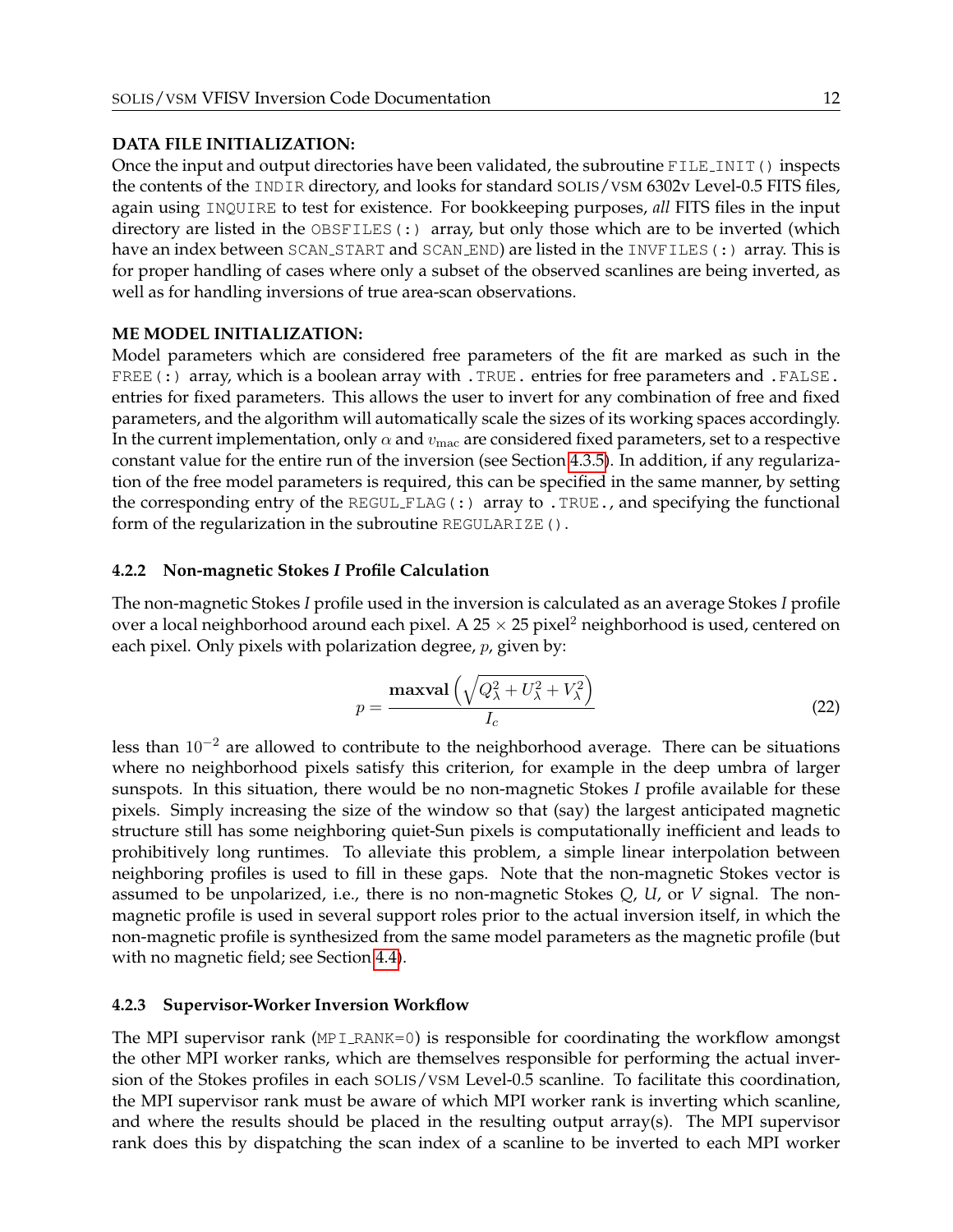rank, and receiving the inverted parameters back from that worker rank, as shown schematically in Figure [1.](#page-14-3) When receiving results from an MPI worker rank (using the MPI RECV() subroutine), an array of supplementary information is also passed back via the MPI\_STAT(:) argument. MPI\_STAT (MPI\_STATUS\_SIZE) is an array of integers containing the source rank, tag, and error code of the received message. MPI\_SOURCE, MPI\_TAG, and MPI\_ERROR are the indices of the entries for the source rank, tag, and error codes of the received message. By setting these values, each MPI worker rank can effectively communicate back to the MPI supervisor rank where the results should be placed in the output array, as well as indicating that it is immediately available to invert another scanline. On average, this speeds up the algorithm by about 15% over a sequentiallyordered dispatch-and-return scheme. The following outline details how the MPI supervisor rank coordinates the workflow of the MPI worker ranks until the entire dataset has been inverted:

- The MPI supervisor rank dispatches the initial batch of scanline indices to worker ranks.
- Each MPI worker rank receives a scanline index, calculates the non-magnetic Stokes *I* profiles for that scanline, and performs the ME inversion on the Stokes profiles in that scanline.
- Each MPI worker rank dispatches the ME results back to the MPI supervisor rank, setting  $MPI$  STAT (MPI TAG) equal to the scanline index it initially received from the MPI supervisor rank.
- The MPI supervisor rank is always listening, and accepts results from any MPI worker rank, and uses the MPI tag located in MPI STAT (MPI TAG) to place the received results in the correct place in what will eventually be the output data product array written to an external FITS file.
- $\blacksquare$  The MPI rank of the sender is identified by the value of MPI\_STAT (MPI\_SOURCE), so that the MPI supervisor rank knows which MPI worker rank it has just received results from, and can dispatch another scanline index to that MPI rank.
- The MPI supervisor rank then dispatches the next available scanline index to that same MPI worker rank. The cumulative number of scanline indices sent is updated.
- $\blacksquare$  This process repeats until results from all invertible scanlines have been received, and the total number of scanline indices dispatched (and number of resulting arrays received) by the MPI supervisor rank is equal to the number of scanlines to be inverted (NUM SCANS). The MPI supervisor rank then sends a special termination message to all MPI worker ranks to indicate there is no more work to be done, so that each MPI worker rank exits the loop in which it expects to receive a scanline index from the MPI supervisor rank.
- Note: all MPI subroutine calls are followed by a sanity check on the error flag, IERR, set by the previously-called MPI subroutine. This ensures correct operation and allows the inversion code to exit gracefully should anything go wrong with a call to an MPI subroutine.

The MPI supervisor rank rearranges the received output into an array that follows SOLIS/VSM 6302v Level-1 standards, then writes it to an external FITS file with a minimal header (which will later be populated downstream in the Level-1 to Level-2 processing). More detail on the output format is given in Section [5.](#page-27-0) Runtime and inversion statistics are calculated and reported by the MPI supervisor rank, then all MPI ranks synchronize and exit. At this point, the VFISV inversion is complete.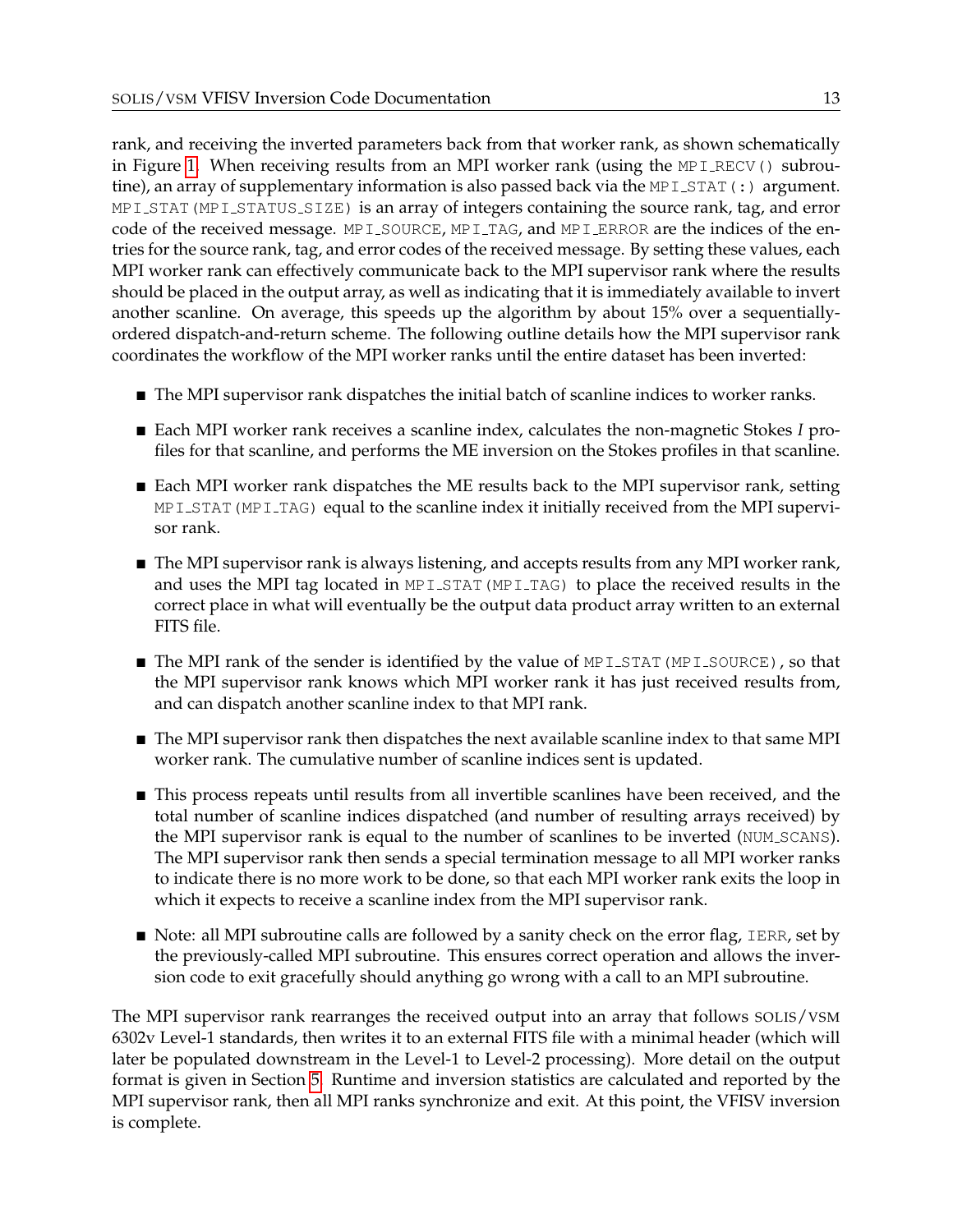

<span id="page-14-3"></span>Figure 1: Schematic flowchart describing division of labor amongst MPI ranks.

### <span id="page-14-0"></span>**4.3 Inversion Routines**

This Section outlines the main subroutines used in the actual inversion subroutine, INVERT\_SCANLINE(). For reference, Figure [2](#page-15-0) shows a schematic flowchart of the major steps involved in the inversion of a SOLIS/VSM 6302v Level-0.5 scanline. Each major block in the flowchart is the subject of a subsection below.

#### <span id="page-14-1"></span>**4.3.1 Reading the Data**

VFISV relies on the CFITSIO library (and the FORTRAN extensions therein) for reading and writing FITS files. Once an MPI worker rank receives the scanline index for an inversion, the first step is to read that scanline data file. A free logical unit number is retrieved and associated with the file. The file is opened, and the image dimensions are read from the FITS header (via the NAXIS keywords). A buffer of suitable size is allocated to hold the data, and the data is read from the FITS file. Upon output, the data in the buffer is converted to double precision. The positions of the gap columns (due to the presence of the beamsplitter used to direct solar light to the two SOLIS/VSM cameras) are also read from the appropriate FITS header keywords (GAPCOL1 and GAPCOL2).

#### <span id="page-14-2"></span>**4.3.2 Intensity Thresholding**

While VFISV is meant to invert every single pixel in the field-of-view (FOV), some concessions must be made about what qualifies as truly invertible data. Before any inversion calculations are made for a particular pixel, the code determines whether it should actually attempt to do so, based on intensity considerations. The following list outlines the situations in which no inversion is attempted for a given pixel:

- **Sky pixels:** These are low-intensity pixels outside the image-plane solar disc. Intensity thresholds for ignoring these pixels are different for Rockwell and Sarnoff camera eras, and are set in the SET CAMTYPE PROPERTIES() routine, as outlined in Section [4.2.1.](#page-10-3)
- **Gap columns:** These are pixels (near the horizontal center of the FOV) containing noninvertible data resulting from the presence of the beamsplitter which directs solar light to camera  $A/B$ . GAPCOL1 and GAPCOL2 header keywords are read from the Level-0.5 FITS file,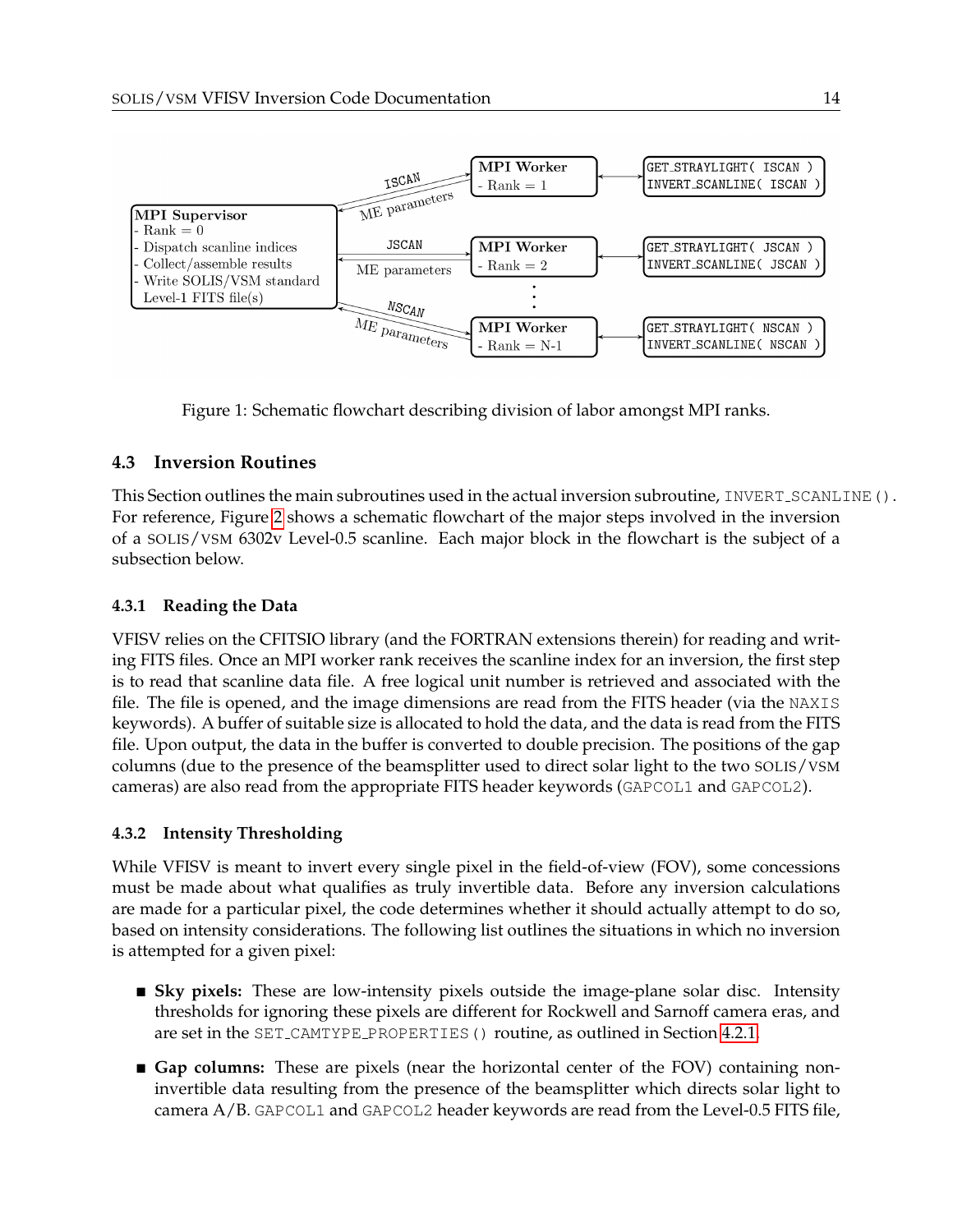

<span id="page-15-0"></span>Figure 2: Schematic flowchart showing the major steps of the inversion subroutine, INVERT\_SCANLINE().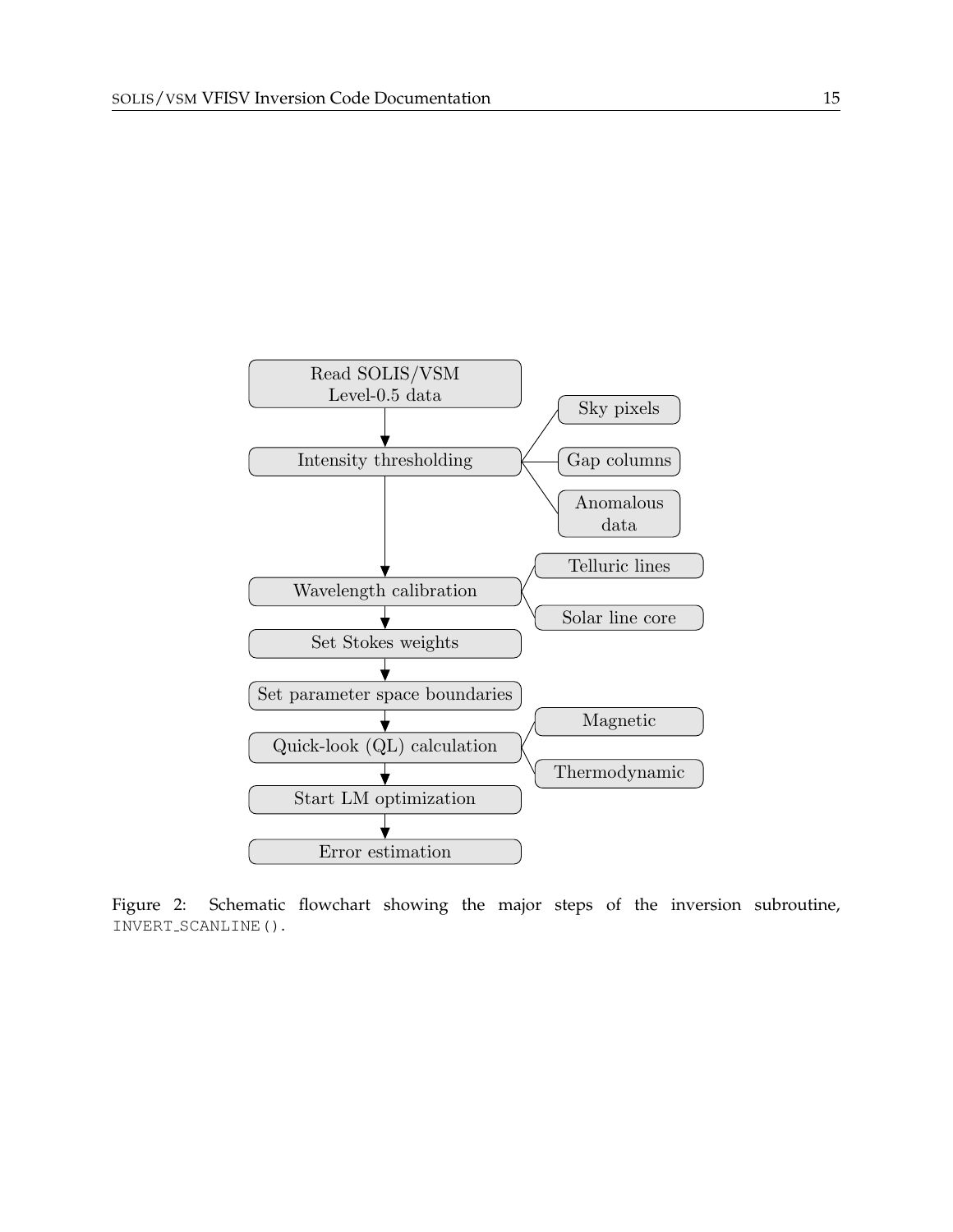and denote the starting and ending indices, respectively, of this gap in the data. No thresholding based on intensity is performed in the gap, and the inversion code simply skips over pixels in the gap.

**Anomalous data:** These pixels are likely the result of "garbage" at the extreme edges of the FOV; they may be straggler sky pixels, or the result of errors in the camera CCD readout, or something else. If (1) the maximum total polarization signal is equal to zero, and/or (2) the continuum intensity of the neighborhood-averaged non-magnetic Stokes *I* profile is zero, the inversion code simply skips over these pixels.

#### <span id="page-16-0"></span>**4.3.3 Wavelength Calibration**

Once the spectra in a given pixel have been validated as containing invertible data, the next step is to calibrate the observed wavelength scale. This is done by taking advantage of the two nearby terrestrial absorption lines of molecular oxygen. They have a known wavelength separation, so that we can establish the spectral dispersion by finding their positions to subpixel accuracy. Locating the telluric line-core region (to the nearest pixel) is done with a quasi-dynamic watershed algorithm, in which a suitably large window surrounding each telluric line is searched in a "geographic" manner to find the minimum intensity. Consider the line profile as a topological surface; the watershed algorithm adds "droplets" at each wavelength point in the telluric window. Each droplet travels downhill (in the negative gradient direction) until it encounters a local minimum, where it stops. The wavelength point which has accumulated the most droplets is marked as the core of the telluric line. This has distinct advantages over a simple search for the minimum intensity of the line. Since the telluric lines do not shift due to solar rotation, using a large range of wavelengths when considering telluric line boundaries can "bleed" into the solar line. It is possible (and indeed happens) that there can be a wavelength point in the solar line at a lower intensity than the telluric line-core, which would falsely assign a solar line wavelength as the telluric line-core. The watershed skirts this issue by allowing *some* misidentifications without influencing the final identification. Some droplets may indeed fall into the solar line, but the majority of the droplets will find their way into the telluric line. This method is also insensitive to any global shifts in the spectrum which might cause the telluric line(s) to wander outside the (constant, hardwired) telluric window. Should the identified line-core position fall outside the telluric window, the watershed algorithm recursively calls itself with a smaller telluric window until the identified minimum falls within that window. This method has proven to be extremely robust.

Once the telluric line-cores have been identified, the line-core regions are fit with a second degree polynomial to refine the line-core positions to sub-pixel accuracy. If the two telluric line-core positions (in fractional pixels) are denoted  $s_1$  and  $s_2$  respectively, then the spectral dispersion,  $\Delta\lambda_{\rm disp}$ , is given by:

$$
\Delta\lambda_{\rm disp} = \frac{\Delta\lambda_{\rm O_2}}{s_2 - s_1},\tag{23}
$$

where  $\Delta\lambda_{O_2}$  is the known telluric line separation. This quantity (in Å) is given in the file <code>params.f90</code> as DLAMO2 = 0.76220703D0. With a known spectral dispersion, and the position of one of the telluric lines known to be 6302.0005A, a calibrated wavelength offset scale can be obtained for ˚ each line. This wavelength offset scale is expressed as a shift from the line-core position of each line. The line-core positions for the solar lines are found by smoothing the wavelength derivative of Stokes *I* with a Gaussian kernel, then searching for the zero-crossing of the (smoothed) result.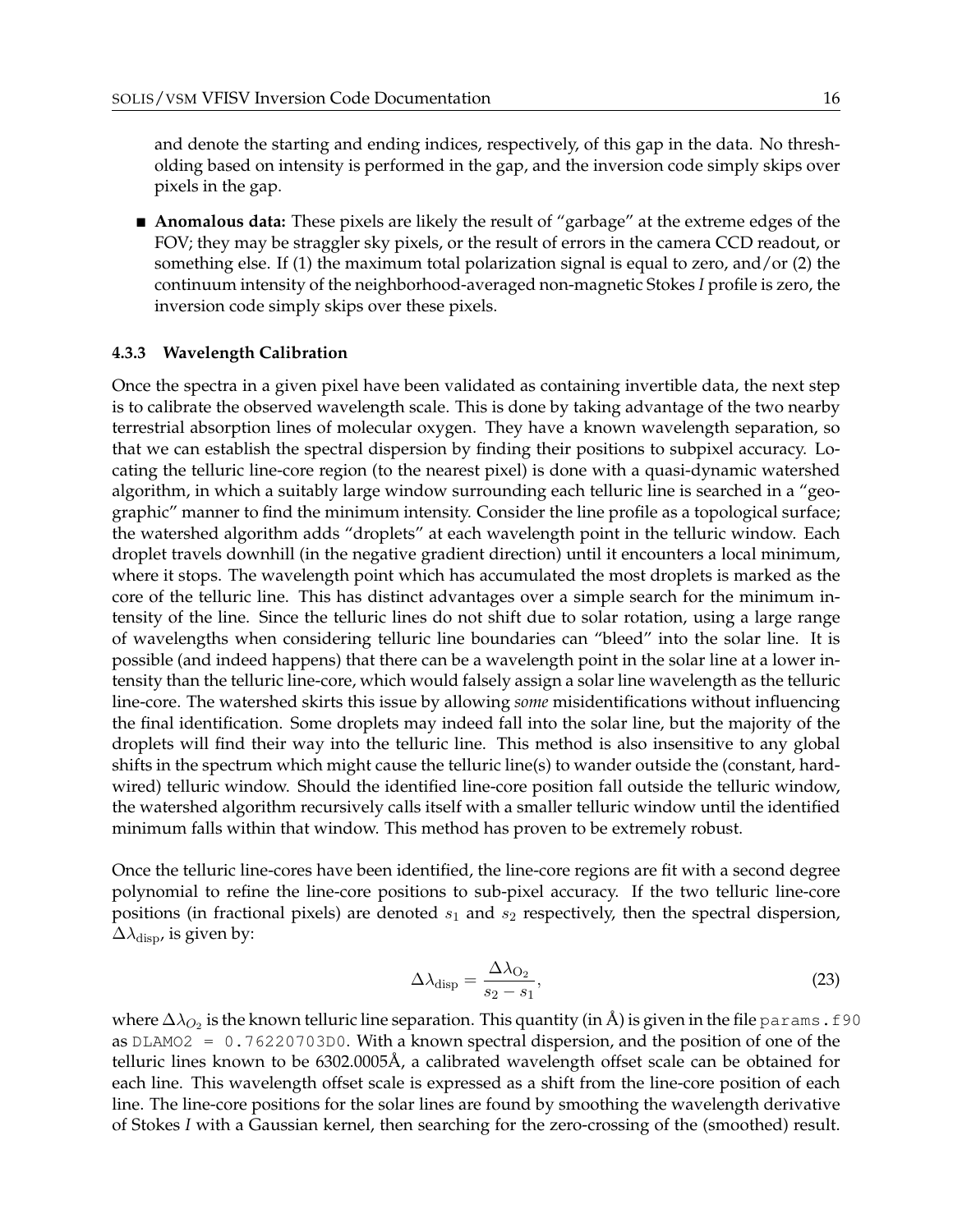Consistency is maintained by allowing the 6302.5Å line-core to vary a little around a 41-pixel offset from the core of the 6301.5 line. This helps prevent misidentifications due to (e.g.) highly split lines, or some anomalous data in the line profile. Centering the wavelength scale on the solar linecore means that positions on the line profile to the blue-side of the line-core have negative shifts, and red-side line profile positions have positive shifts. This transforms the reduced wavelength array ( $v$  in Equation [\(12\)](#page-3-0)) used in the Voigt- and Faraday-Voigt profile synthesis to:

$$
v = \frac{\lambda - \lambda_0 (v_{\text{los}}/c) \pm \Delta \lambda_Z}{\Delta \lambda_D}.
$$
 (24)

Since this is done only once in the establishment of the wavelength shift array, it is much more efficient than using arrays of absolute wavelengths, and saves many repeated calculations in the SYNTHESIS() subroutine.

#### <span id="page-17-0"></span>**4.3.4 Parameter Space Boundaries**

The boundaries of the parameter space used in the inversion must be suitably large enough to capture the range of physical atmospheric conditions present in the solar photosphere, but restricted enough to allow the inversion to converge to a solution in a reasonable amount of time. The ME model parameters used in the inversion are subject to the general box constraints shown below. If any model parameter violates its upper/lower box constraints at any point during the inversion, it is reset to the corresponding upper/lower value.

$$
[\min(B), \max(B)] = [0, 3500] \text{ G}
$$
\n(25)

$$
[\min(\gamma), \max(\gamma)] = [0, 180]^\circ \quad \star \tag{26}
$$

$$
[\min(\chi), \max(\chi)] = [0, 180]^\circ \tag{27}
$$

$$
[\min(v_{\text{los}}), \max(v_{\text{los}})] = [-7 \times 10^5, 7 \times 10^5] \text{ cm/sec} \quad \star
$$
 (28)

$$
[\min(\Delta\lambda_D), \max(\Delta\lambda_D)] = [10, 65] \text{ mA}
$$
\n(29)

$$
[\min(a_{\rm dc}), \max(a_{\rm dc})] = [0, 5]
$$
\n(30)

$$
[\min(\eta_0), \max(\eta_0)] = [1, 100] \tag{31}
$$

$$
[\min(S_0), \max(S_0)] = [0, I_c] \quad \star \tag{32}
$$

$$
[\min(\mu S_1), \max(\mu S_1)] = [0, I_c]
$$
\n(33)

$$
[\min(\alpha), \max(\alpha)] = [0, 1] \tag{34}
$$

$$
[\min(v_{\text{mac}}), \max(v_{\text{mac}})] = [1 \times 10^{-5}, 5 \times 10^5]
$$
\n(35)

Parameters marked by a  $\star$  above are dealt with a little more rigorously, as follows:

**Instead of using constant boundaries for the inclination angle,**  $\gamma$ **, which encompass both** positive and negative polarities, the order of the Stokes *V* lobes is used to constrain the parameter space; if the positive Stokes *V* lobe is blueward of the negative Stokes *V* lobe, the inclination is positive, and constrained to  $[0, 90]^\circ$ . Conversely, if the negative lobe is blueward of the positive lobe, the inclination is thus constrained to  $[90, 180]$ °. Quiet-sun pixels are liberally defined as those pixels whose quicklook magnetic filling factor,  $\alpha$  (see Section [4.3.5\)](#page-18-0), is less than 0.025, and for these pixels the entire inclination range is used  $(\gamma \in [0, 180]^\circ).$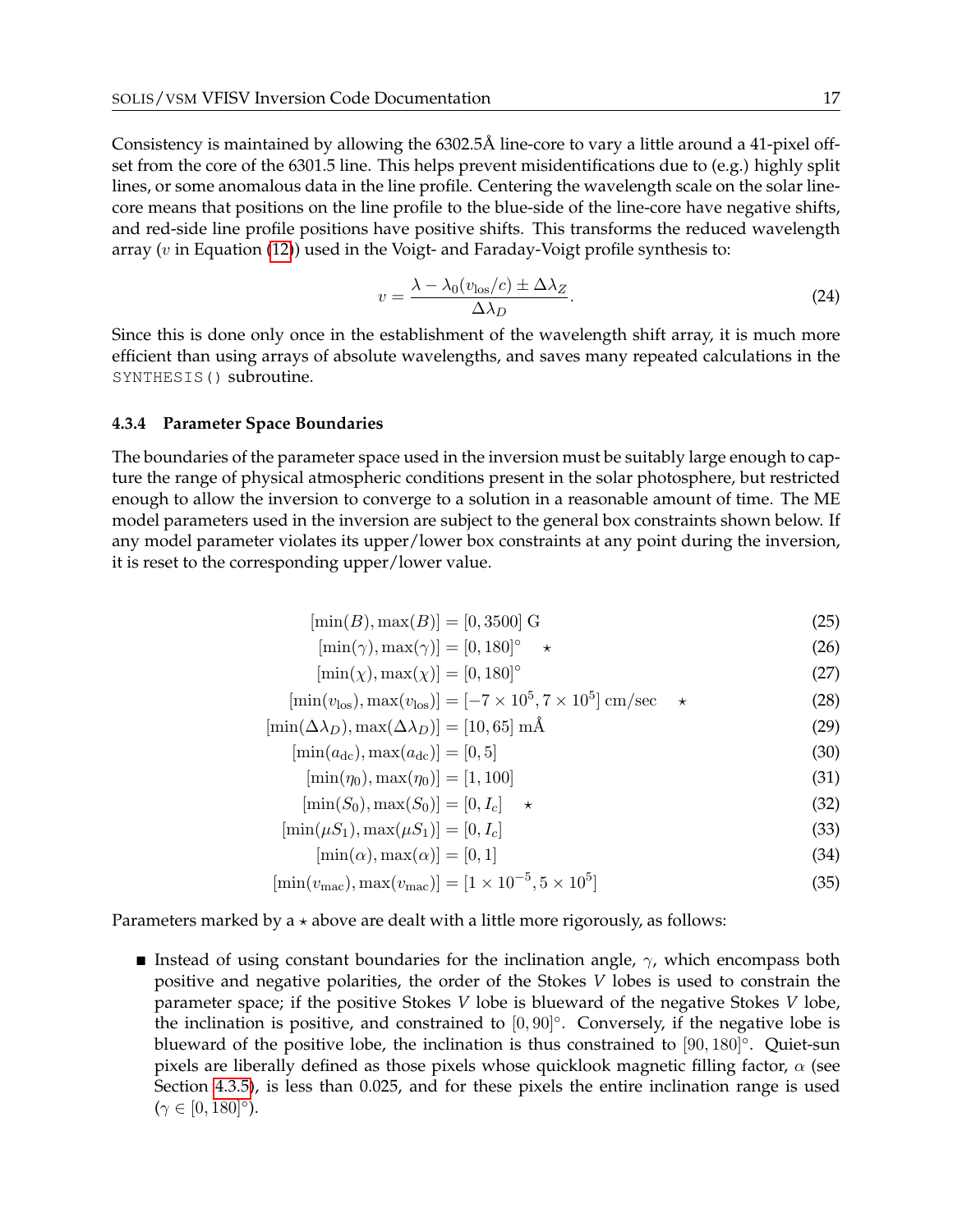- **Since we have already accurately determined the line-center wavelength, we limit the range** of allowable LOS velocities to values such that the line is only allowed to be Doppler shifted by a maximum of  $\pm 1$  spectral pixel.
- As shown in Section [1,](#page-2-0) the source function parameters are constrained by  $S_0 + \mu S_1 = I_c$ . To satisfy this relation in the inversion, only the source function gradient,  $\mu S_1$ , is considered a free parameter of the fit (since it affects the amplitudes of the Stokes profiles), and  $S_0$  is then always calculated from the constraint relation.

#### <span id="page-18-0"></span>**4.3.5 Quicklook (QL) Calculation(s)**

The quicklook (QL) algorithm produces both a unique data product as well as an initialization for the ME inversion. It estimates the field strength, inclination, azimuthal angle, and magnetic filling-factor directly from the Stokes profiles, integrated over suitable wavelength ranges. The method is based on the technique in [Ronan et al.](#page-30-4) [\(1987\)](#page-30-4), whereby Taylor expansions of the relationship between intensity and circular/linear polarization profiles (for a normal Zeeman triplet) are utilized to calculate the longitudinal/transverse components of the magnetic field. Let us define the integrated Stokes profiles as:

$$
\langle I \rangle = \int_{\lambda_L}^{\lambda_U} I_{\lambda} \mathrm{d}\lambda \tag{36}
$$

$$
\langle Q \rangle = \int_{-\infty}^{\lambda_L} Q_{\lambda} d\lambda - 3.5 \int_{\lambda_L}^{\lambda_U} Q_{\lambda} d\lambda + \int_{\lambda_U}^{-\infty} Q_{\lambda} d\lambda \tag{37}
$$

$$
\langle U \rangle = \int_{-\infty}^{\lambda_L} U_{\lambda} d\lambda - 3.5 \int_{\lambda_L}^{\lambda_U} U_{\lambda} d\lambda + \int_{\lambda_U}^{-\infty} U_{\lambda} d\lambda \tag{38}
$$

$$
\langle V \rangle = \int_{-\infty}^{\lambda_0} V_{\lambda} \, \mathrm{d}\lambda - \int_{\lambda_0}^{\infty} V_{\lambda} \, \mathrm{d}\lambda,\tag{39}
$$

where  $\lambda_0$  is the line-center wavelength. The quantity  $\lambda_{UL} = \lambda_0 \pm 1.5 \Delta \lambda_{\rm FWHM}$ , where  $\Delta \lambda_{\rm FWHM}$ is the full width at half-maximum of the quiet-Sun Stokes *I* profile. Although some of the upper/lower limits above are ±∞, in practice any limit which reaches the (unpolarized) continuum will give the same results.

With the above definitions, the LOS and transverse (TRN) components of the magnetic field are given by:

<span id="page-18-2"></span><span id="page-18-1"></span>
$$
B_{\text{LOS}} = C_{\text{LOS}} \left[ \frac{\langle V \rangle}{\langle I \rangle} \right] \tag{40}
$$

$$
B_{\text{TRN}} = C_{\text{TRN}} \left[ \left( \frac{\langle Q \rangle}{\langle I \rangle} \right)^2 + \left( \frac{\langle U \rangle}{\langle I \rangle} \right)^2 \right]^{\frac{1}{4}},\tag{41}
$$

from which the QL inclination angle,  $\gamma$ , can be derived as: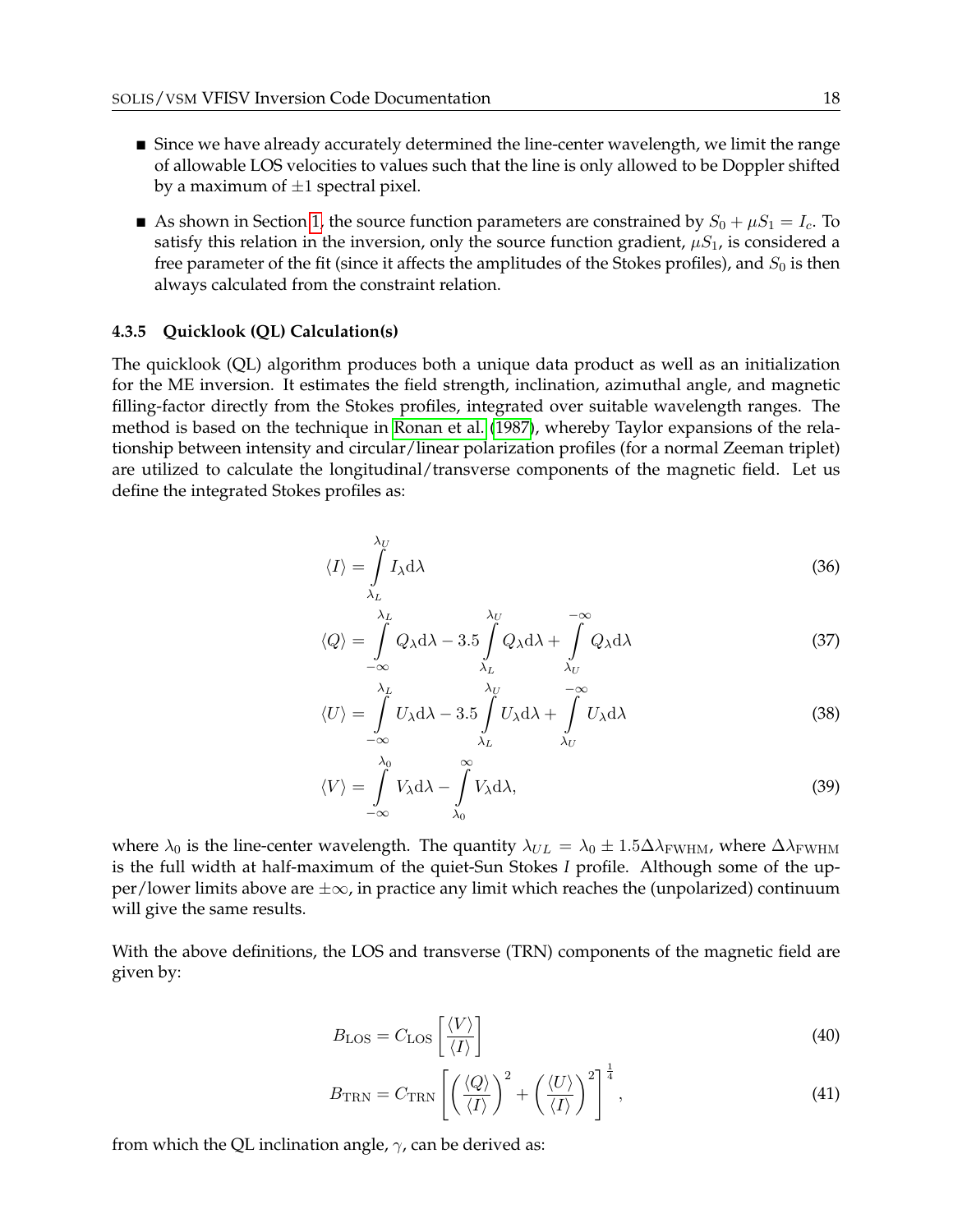$$
\gamma = \tan^{-1} \left( \frac{B_{\text{TRN}}}{B_{\text{LOS}}} \right). \tag{42}
$$

The QL transverse azimuthal angle,  $\chi$ , can be similarly calculated from:

$$
\chi = \frac{\pi}{2} - \frac{1}{2} \tan^{-1} \left[ \frac{-\langle U \rangle}{\langle Q \rangle} \right] \tag{43}
$$

The QL magnetic filling-factor,  $\alpha$ , is calculated as in [Bommier et al.](#page-29-1) [\(2009\)](#page-29-1):

$$
\alpha = \frac{\left[V_{\lambda}^{2}\right]_{\text{max}} \tan^{2}\gamma}{\left[Q_{\lambda}^{2} + U_{\lambda}^{2}\right]_{\text{max}} \left(I_{c} - I_{0}\right)},\tag{44}
$$

where  $I_0$  is the line-core intensity. We choose not to consider the filling-factor as a free parameter of the fit, but instead hold it fixed at the QL value for the duration of the inversion. Given the well-known degeneracy between magnetic field strength and filling-factor when trying to invert for them simultaneously, as well as the fact that the filling-factor is really a kind of zeroth-order attempt to account for sub-pixel structure, we do not consider this too restrictive of an assumption, especially considering the quality of the results produced by the QL filling-factor calculation.

The proportionality constants  $C_{\text{LOS}}$  and  $C_{\text{TRN}}$  have been determined *a priori* by linear regression between the LOS and transverse components as determined from SDO/HMI observations on a test dataset and the corresponding quantities multiplying the proportionality constants in Equations [\(40\)](#page-18-1) and [\(41\)](#page-18-2). The SDO/HMI magnetograms were rebinned and smoothed using a Gaussian kernel to match the size and spatial sampling of SOLIS/VSM . This was accomplished by maximizing the cross-correlation between the SOLIS/VSM and SDO/HMI magnetograms as a function of (e.g.) smoothing kernel size. As implemented in the VFISV code, the proportionality constants were found to have the values:

$$
C_{\text{LOS}} = 1.6833 \times 10^4 \tag{45}
$$

$$
C_{\rm TRN} = 8.6960 \times 10^3 \tag{46}
$$

It should be noted that these coefficients may need to be recalculated, particularly if any changes are made to the Lev0 code, if any hardware is swapped, or hardware settings changed, since these coefficients are derived from spectra with a given (e.g.) exposure time, frame rate, etc.

Thermodynamic model parameters are initialized in a less-rigorous way, simply to obtain decent starting values for the inversion; an approximate temperature is determined by referencing the continuum level to a nearby continuum wavelength in the atlas spectrum of [Labs and Neckel](#page-29-2) [\(1968\)](#page-29-2), and inverting the Planck function to solve for temperature. This reference intensity is  $3.11\times10^{14}$   $\rm{ergs~cm^{-2}~s^{-1}~sr^{-1}~cm^{-1}}$  at  $\lambda_{\rm{ref}}=6306.0$ Å. From the temperature, we can then derive estimates of the Doppler width ( $\Delta\lambda_D$ ), damping parameter ( $a_{dc}$ ), and line-to-continuum opacity ratio  $(\eta_0)$ . The source function continuum,  $S_0$ , is initialized to zero, and its gradient,  $\mu S_1$ , is set to  $I_c$ , in accordance with the constraint on the sum of these two parameters. LOS velocity is also initialized to zero.

#### <span id="page-19-0"></span>**4.3.6 Stokes Weights**

The weights  $w_{ij}$  entering into Equation [\(21\)](#page-5-1) are used to adjust the relative importance of deviations between the synthesized and observed Stokes profiles. Here, the  $j$  index is dropped from the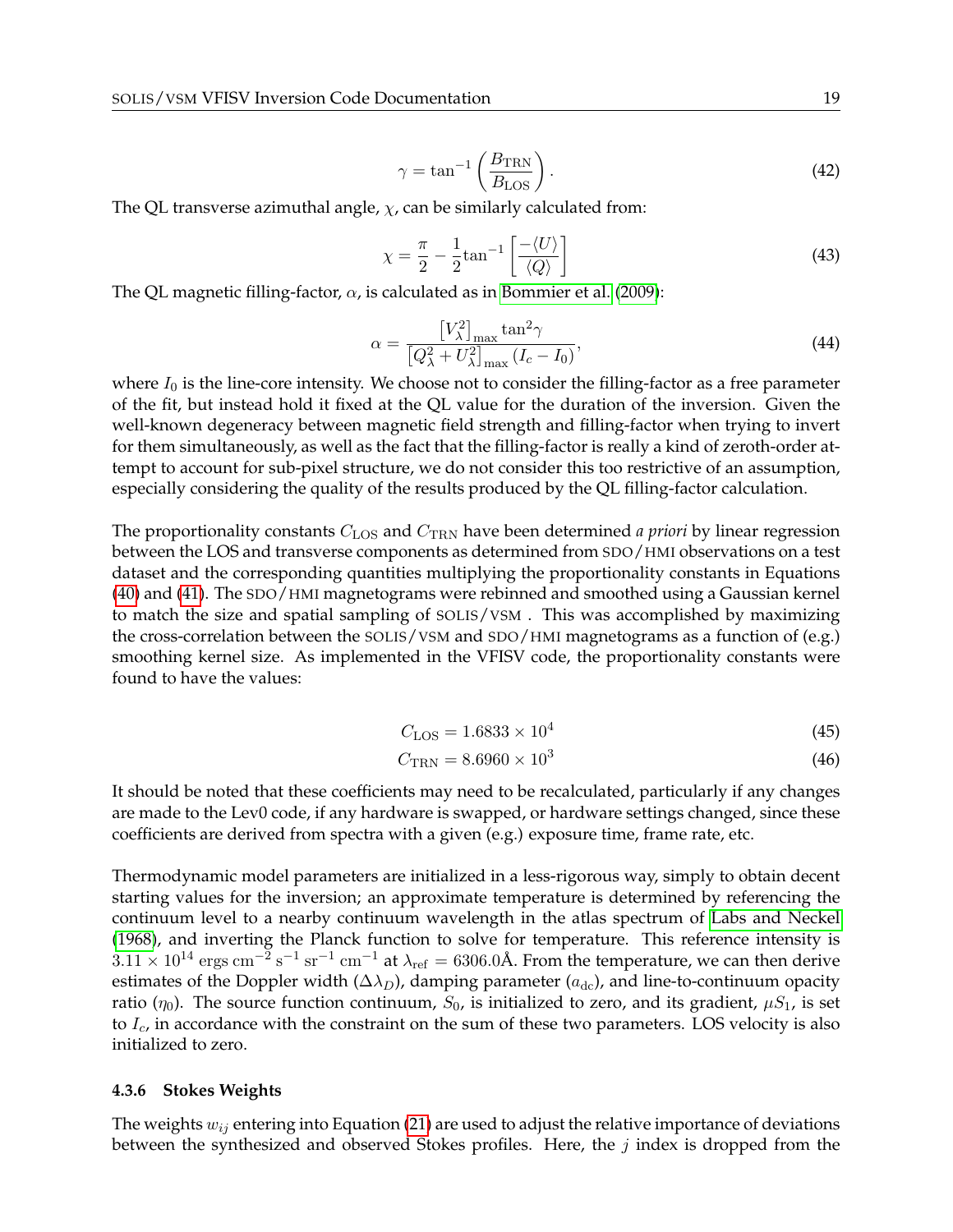weights; they are taken as constant over the spectral line, but distinct for each of the four Stokes profiles. After *exhaustive* testing of various different weighting schemes, the following weights have been adopted, since they produce the best results in terms of synthetic fits to the observed line profiles while minimizing spurious pixel-to-pixel variations:

$$
w_I = \frac{1}{I_c} \tag{47}
$$

$$
w_{QUV} = \left[\max \text{val}\left(\sqrt{Q_{\lambda}^2 + U_{\lambda}^2 + V_{\lambda}^2}\right)\right]^{-1}.\tag{48}
$$

This has the effect of roughly equalizing the importance of deviations in Stokes *I*, *Q*, *U*, and *V* which contribute to the total  $\chi^2$  merit function value, provided there is adequate signal. For example, consider the situation of a sunspot umbral pixel at disc-center. In this case, Stokes *V* will have a strong signal due to the strong LOS field component, while Stokes *Q* and *U* will be dominated by noise. Therefore,  $w_{QUV}$  will be close to the maximum absolute value of the Stokes *V* profile. Along with the  $w_I$  weight, this will ensure that deviations in Stokes *I* and *V* contribute roughly equally to the  $\chi^2$  value. Conversely, since the Stokes *V* amplitude is much greater than that of Stokes *Q* and *U* (which are noise-dominated), application of these weights to Stokes *Q* and *U* will drastically reduce the importance of their contributions to the  $\chi^2$  value. Similar arguments can be made for any other combination of strong/weak Stokes *Q*, *U*, and *V* profiles.

In addition, to further decrease the importance of Stokes *Q*, *U*, and *V* profiles in the quiet-sun (which are noise-dominated), the Stokes *Q*, *U*, and *V* weights are all multiplied by a simple function of the QL filling-factor,  $\alpha$ . This has the effect of retaining the original weights in strong field pixels while further decreasing the importance of Stokes *Q*, *U*, and *V* in quiet-Sun pixels, where these signals are dominated by noise. It is well known that the presence of noise in these Stokes profiles can lead an inversion to falsely interpret some of that noise as real signal, which can in turn lead to artificially-high field strengths and poor profile fits. The modification of the Stokes weights by a function of the filling factor is an effective way to decrease the likelihood that noisedominated Stokes profiles will contribute to the fit in a meaningful way. The functional form of this modification is:

$$
f(\alpha) = \min(\alpha + 0.05, 1),\tag{49}
$$

such that  $w_{QUV} \leftarrow f(\alpha)w_{QUV}$ . Note that  $f(\alpha)$  has a floor of 0.025 and a ceiling of 1. While in theory the floor should be 0 (to completely de-weight Stokes *Q*, *U*, and/or *V* profiles which are solely noise), I have noticed that this case tends to produce sharp boundaries in the inverted parameters at the edge of magnetically active regions. Having a small but non-zero floor smoothes out these discontinuities satisfactorily.

#### <span id="page-20-0"></span>**4.4 Stokes Profile Synthesis Module**

The synthesis code for calculating Stokes profiles takes the vector ME model parameters and returns the Unno-Rachkovsky solutions to the PRTE. The elements of the propagation matrix,  $\mathbf{K}_{\lambda}$ , are evaluated and are used to calculate the Unno-Rachkovsky solutions,  $I_\lambda^M$ , for both the 6301.5Å and 6302.5Å lines. These synthesized lines are superimposed to create the full synthetic line profile in the appropriate wavelength range. This full line profile is mixed with the non-magnetic component, according to the value of  $\alpha$ . We correct for scattered (or stray) light in the observations at the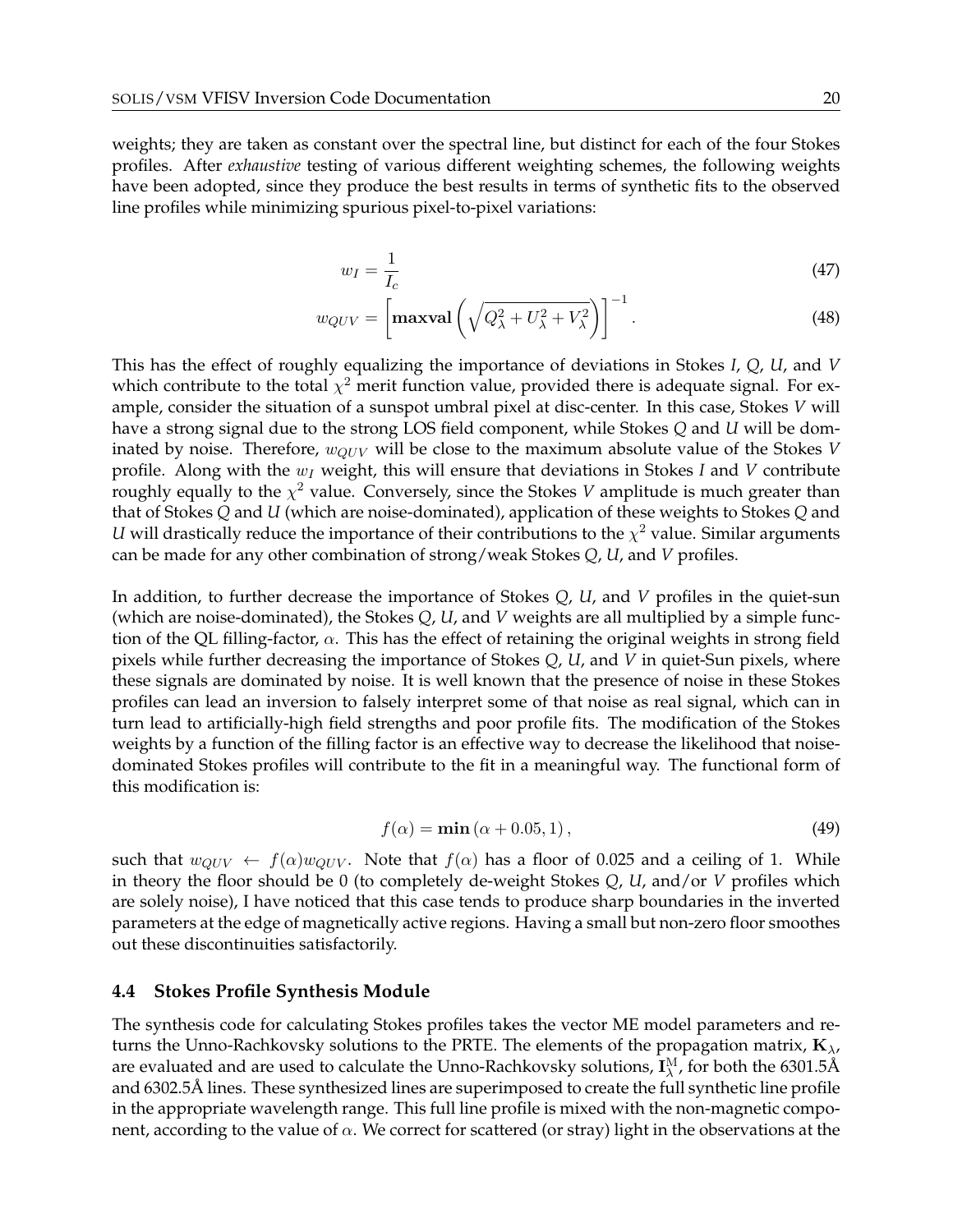5% level by adding the appropriate amount of scattered light to the synthesized profiles (as opposed to removing the scattered light from the observed spectra themselves before the inversion). For a scattered light fraction,  $s < 1$ , the standard correction has the form:

$$
I_{\text{corr}} = \frac{I_{\text{obs}} - s \langle I_{\text{obs}} \rangle}{1 - s},\tag{50}
$$

where  $\langle I_{obs} \rangle$  denotes the average observed intensity in the line profile. We invert this expression to obtain a synthesized Stokes *I* profile that has had the proper amount of scattered light *added* to it:

$$
I_{\rm syn} = (1 - s)I_{\rm syn} + s\langle I_{\rm syn} \rangle. \tag{51}
$$

The 6302.5Å line is a normal Zeeman triplet, with a single  $\sigma_r$ ,  $\sigma_b$ , and  $\pi$ -component; the 6301.5Å line is an anomalous Zeeman triplet with multiple Zeeman subcomponents. Each component depends non-linearly on the absorption ( $\phi_{\lambda}$ ) and anomalous dispersion ( $\psi_{\lambda}$ ) profiles, calculated from the Voigt and Faraday-Voigt lineshapes, respectively. The VOIGT\_RFA() algorithm uses the rational function approximation (RFA) of [Hui et al.](#page-29-3) [\(1978\)](#page-29-3). Let

$$
R(z) = \frac{A(z)}{B(z)},\tag{52}
$$

where  $A(z)$  and  $B(z)$  are complex polynomials of the complex number  $z = a_{\text{dc}} - vi$ . Then  $H(a_{\text{dc}}, v) = \text{Real}[R(z)]$  and  $F(a_{\text{dc}}, v) = \text{Sign}(v) \text{Imag}[R(z)]$ . This algorithm is very fast and accurate, and has been tested for accuracy against the built-in IDL function VOIGT(). Over the applicable domain of  $a_{\rm dc}$  relevant for photospheric spectral line inversion ( $a_{\rm dc} \sim 0.5$ ), the two methods differ by at most an average of a few times  $10^{-7}$  in absolute value, as seen in Figure [3.](#page-22-0) The maximum error is about an order of magnitude greater than the average error, but these larger errors occur far out in the continuum, where the computation has less effect on the line-shape. The complex polynomial coefficients for  $A(z)$  and  $B(z)$  used in the RFA are defined in params. f90 in the ACOEFF and BCOEFF variables.

The synthesis module also calculates the derivatives of the synthesized Stokes profiles with respect to the model parameters,  $\partial \mathbf{I}_\lambda^\text{M}/\partial p_i$ . Under the ME assumptions, these derivatives can be evaluated analytically. To increase the speed of the synthesis, and to avoid unnecessary calculations, these derivatives are evaluated only if the  $\chi^2$  merit function value has improved, except when a reset is performed (see Section [4.4.1\)](#page-21-0), in which case the derivatives *must* be updated immediately.

#### <span id="page-21-0"></span>**4.4.1 Levenberg-Marquardt Considerations**

The QL model parameters are used as a starting point for synthesizing Stokes profiles; these synthesized profiles are compared to the observed profiles, and the  $\chi^2$  goodness-of-fit metric is evaluated. The QL model parameters are then iteratively improved upon by a modified Levenberg-Marquardt (LM) algorithm, by generating model parameter perturbations, synthesizing new Stokes profiles, and judging whether the new profiles are an improvement over the old profiles. This proceeds until one or more termination criteria are met, at which point the model vector corresponds to the model parameters of the ME atmosphere in which the observed Stokes profiles were formed. This iterative LM inversion is skipped entirely when running in "preview mode".

In order to make improvements to the fit between the observed and synthesized profiles, we need to be able to generate perturbations in the model parameters in a self-consistent way. This is done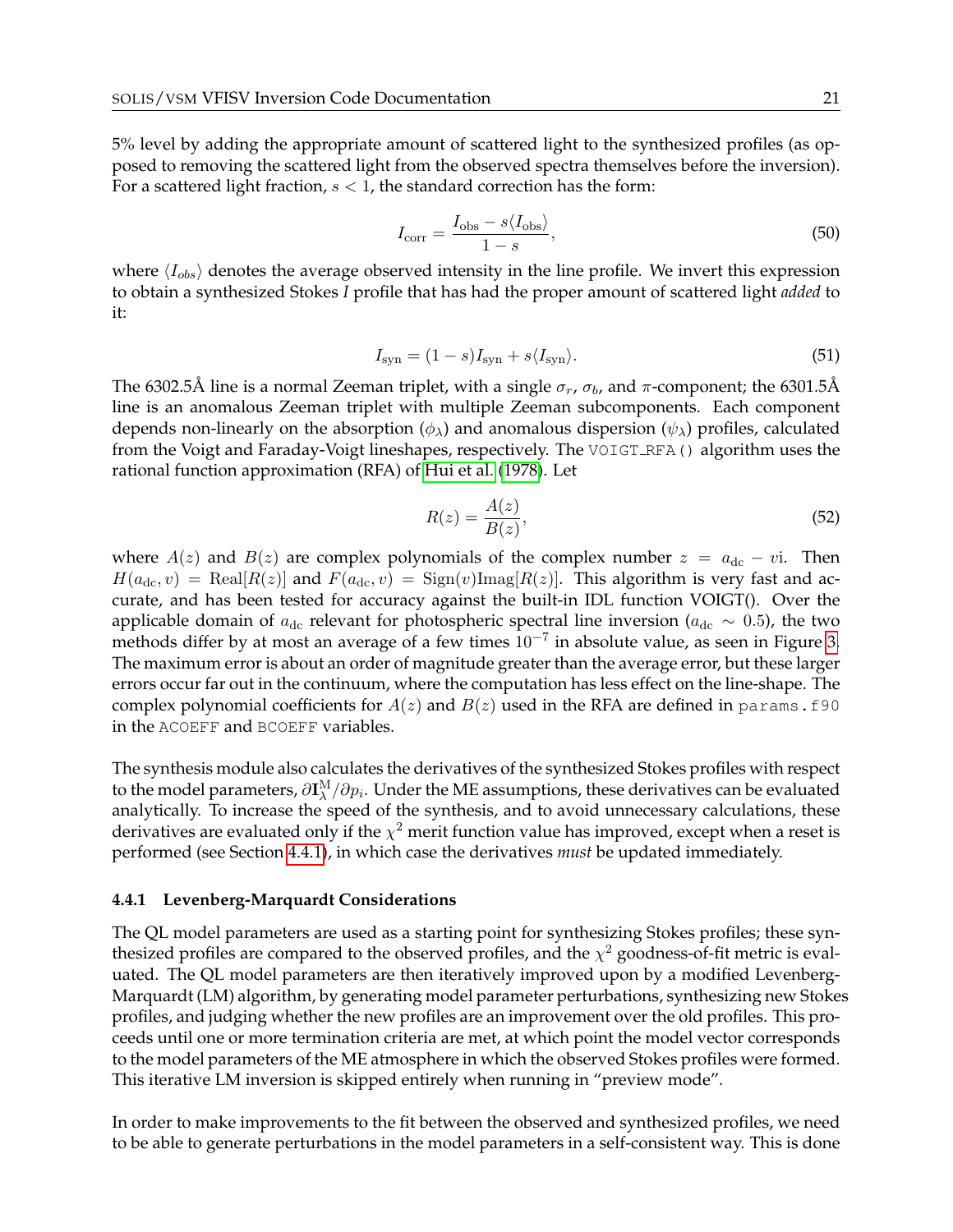

<span id="page-22-0"></span>Figure 3: Absolute errors between VOIGT RFA() and the IDL implementation.

by monitoring the curvature of the  $\chi^2$  hypersurface, through the gradient vector and Hessian matrix. Recalling Equation [\(21\)](#page-5-1), we can calculate the gradient vector and Hessian matrix in a straightforward way. The gradient with respect to the model parameters is therefore given by

$$
\left[\nabla\chi^2(\mathbf{p})\right]_i = \frac{\partial\chi^2(\mathbf{p})}{\partial p_i} = -\frac{2}{\nu}\sum_{k=IQUV} w_k^2 \sum_{N_\lambda} \left[\mathbf{I}_{\lambda}^{O_k} - \mathbf{I}_{\lambda}^{M_k}\right] \frac{\partial \mathbf{I}_{\lambda}^{M_k}}{\partial p_i},\tag{53}
$$

and the Hessian matrix of partial derivatives is given by

$$
\left[\mathbf{H}(\mathbf{p})\right]_{ij} = \frac{\partial \chi^2(\mathbf{p})}{\partial \mathbf{p}_i \partial \mathbf{p}_j} = \frac{2}{\nu} \sum_{k=IQUV} w_k^2 \sum_{N_{\lambda}} \left[ \frac{\partial \mathbf{I}_{\lambda}^{M_k}}{\partial \mathbf{p}_i} \frac{\partial \mathbf{I}_{\lambda}^{M_k}}{\partial \mathbf{p}_j} - \left[ \mathbf{I}_{\lambda}^{O_k} - \mathbf{I}_{\lambda}^{M_k} \right] \frac{\partial \mathbf{I}_{\lambda}^{M_k}}{\partial \mathbf{p}_i \partial \mathbf{p}_j} \right].
$$
 (54)

It is conventional to disregard the second-derivative term in the above equation, since it may have a destabilizing effect in the early stages of the optimization, when the deviations between the model and observations are expected to be large. At later stages (i.e. after improvements to the fit), the contribution from this term will tend to cancel out when summed over wavelength, due to the presence of the  $I_\lambda^{O_k} - I_\lambda^{M_k}$  term. Therefore, the true Hessian matrix is approximated by the product of the corresponding first derivatives:

$$
\left[\mathbf{H}(\mathbf{p})\right]_{ij} = \frac{\partial \chi^2(\mathbf{p})}{\partial \mathbf{p}_i \partial \mathbf{p}_j} \approx \frac{2}{\nu} \sum_{k=IQUV} w_k^2 \sum_{N_{\lambda}} \left[ \frac{\partial \mathbf{I}_{\lambda}^{M_k}}{\partial \mathbf{p}_i} \frac{\partial \mathbf{I}_{\lambda}^{M_k}}{\partial \mathbf{p}_j} \right]
$$
(55)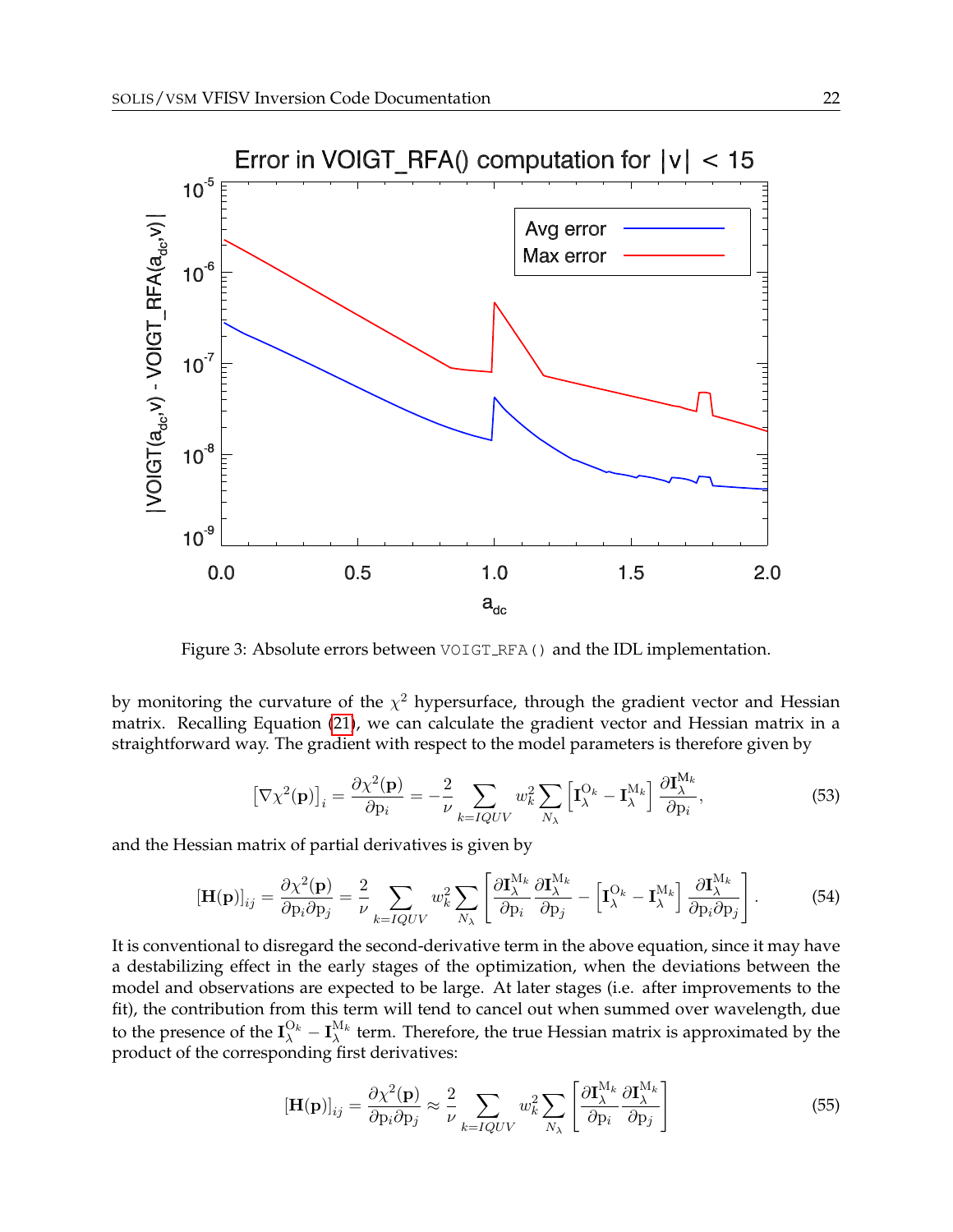Given the above equations describing the curvature of the  $\chi^2$  hypersurface, we can relate them to give a set of linear equations:

<span id="page-23-0"></span>
$$
\mathbf{H}(\mathbf{p}) \cdot \Delta \mathbf{p} = \nabla \chi^2(\mathbf{p}),\tag{56}
$$

which may be solved for the model perturbations,  $\Delta p$ . Contributions from Stokes *I* to  $\chi^2(\mathbf{p})$ ,  $\nabla \chi^2(\mathbf{p})$ , and  $\mathbf{H}(\mathbf{p})$  for wavelengths within the telluric window are neglected, to prevent these deviations from contributing to the solution procedure. For stability and robustness, these linear equations are solved using the Singular Value Decomposition, as implemented in the DGESVD() routine from the LAPACK library.

The LM algorithm uses an adaptive "step-size" governor parameter,  $\lambda$ , to allow the algorithm to dynamically and smoothly switch itself between the quadratic approximation and gradientdescent paradigms, when solving from the model parameter perturbations in each iteration; the diagonal elements of the Hessian matrix are multiplied by the factor  $1 + \lambda$ , so that

$$
\left[\mathbf{H}(\mathbf{p})\right]_{ii} = (1+\lambda)\left[\mathbf{H}(\mathbf{p})\right]_{ii}.\tag{57}
$$

For  $\lambda \ll 1$ , this modification has little effect, so that the solution to the above set of linear equations is roughly the quadratic approximation, in which the neighborhood of the current vector p is approximated by a surface with quadratic curvature, and the model parameter perturbations calculated from Equation [\(56\)](#page-23-0) allow p to jump directly to the minimum of that surface. Conversely, for  $\lambda \gg 1$ , the Hessian matrix becomes diagonally-dominant, and this has the effect of approximating a gradient-descent algorithm when calculating the model parameter perturbations. The value of the  $\lambda$  parameter for the next iteration is adjusted according to the (non-)success of the current iteration:

$$
\lambda_{n+1} = \begin{cases} \lambda_n/\epsilon_-, & \text{if } \chi_n^2 \le \chi_{\text{best}}^2\\ \epsilon_+ \lambda_n, & \text{if } \chi_n^2 > \chi_{\text{best}}^2 \end{cases} \tag{58}
$$

where  $\epsilon_$  = 5 and  $\epsilon_$  = 3. Historically, many algorithms set  $\lambda_n$  to be increased and decreased by the same factor. The asymmetric adjustment used here is commonly known as "delayed gratification" and has been shown to have better performance characteristics than the symmetric update; many different  $\lambda$ -update strategies were tested during development, and this method did provide the best performance in terms of speed of convergence and solution quality. So, for a successful iteration in which an improvement in the  $\chi^2$  goodness-of-fit metric is found, the model vector lies closer to the minimum of the  $\chi^2$  hypersurface (i.e. closer to the region where the quadratic approximation holds). Therefore, we decrease the  $\lambda$  factor, making the algorithm behave more like it is calculating an exact solution for the minimum. To prevent  $\lambda$  from getting too small and wasting computational effort, we set a minimum value,  $\lambda_{\min} \, = \, 10^{-4}. \,$  For a non-successful iteration in which no improvement is found, the  $\lambda$  factor is increased and the algorithm attempts to traverse the parameter space by taking ever-smaller steps in the negative gradient direction to improve the fit. This procedure is iterated until one or more convergence metrics are satisfied (more on this in Section [4.4.2\)](#page-25-0). A flowchart of the LM optimization procedure is shown in Figure [4.](#page-24-0)

Two "insurance policy" strategies are employed within the LM inversion algorithm, to ensure that it does indeed converge to a good solution in the face of an unforseen anomalous runtime condition: a recovery strategy and a reset strategy. The details of these strategies are provided below.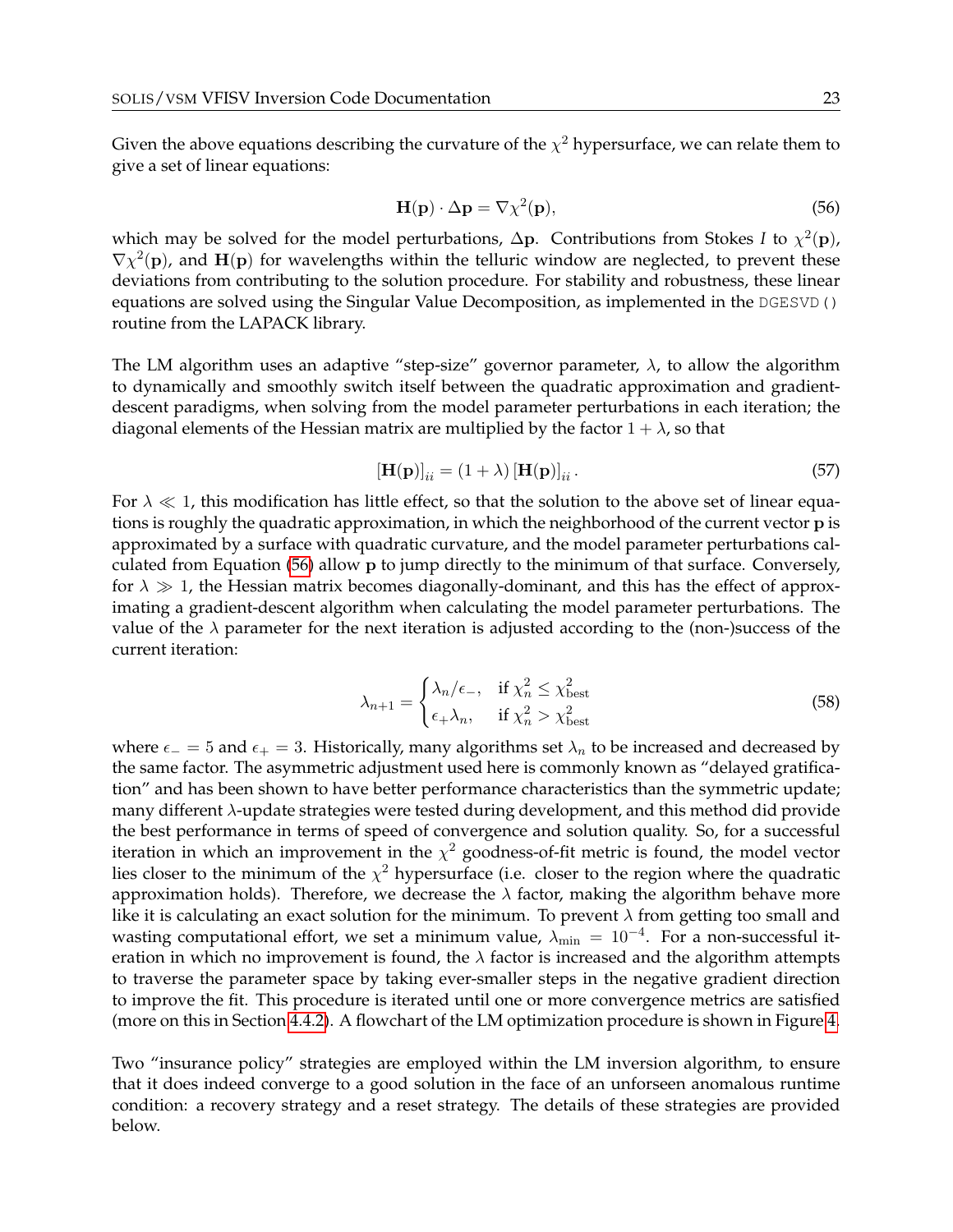

<span id="page-24-0"></span>Figure 4: Schematic flowchart detailing the operation of the LM optimization.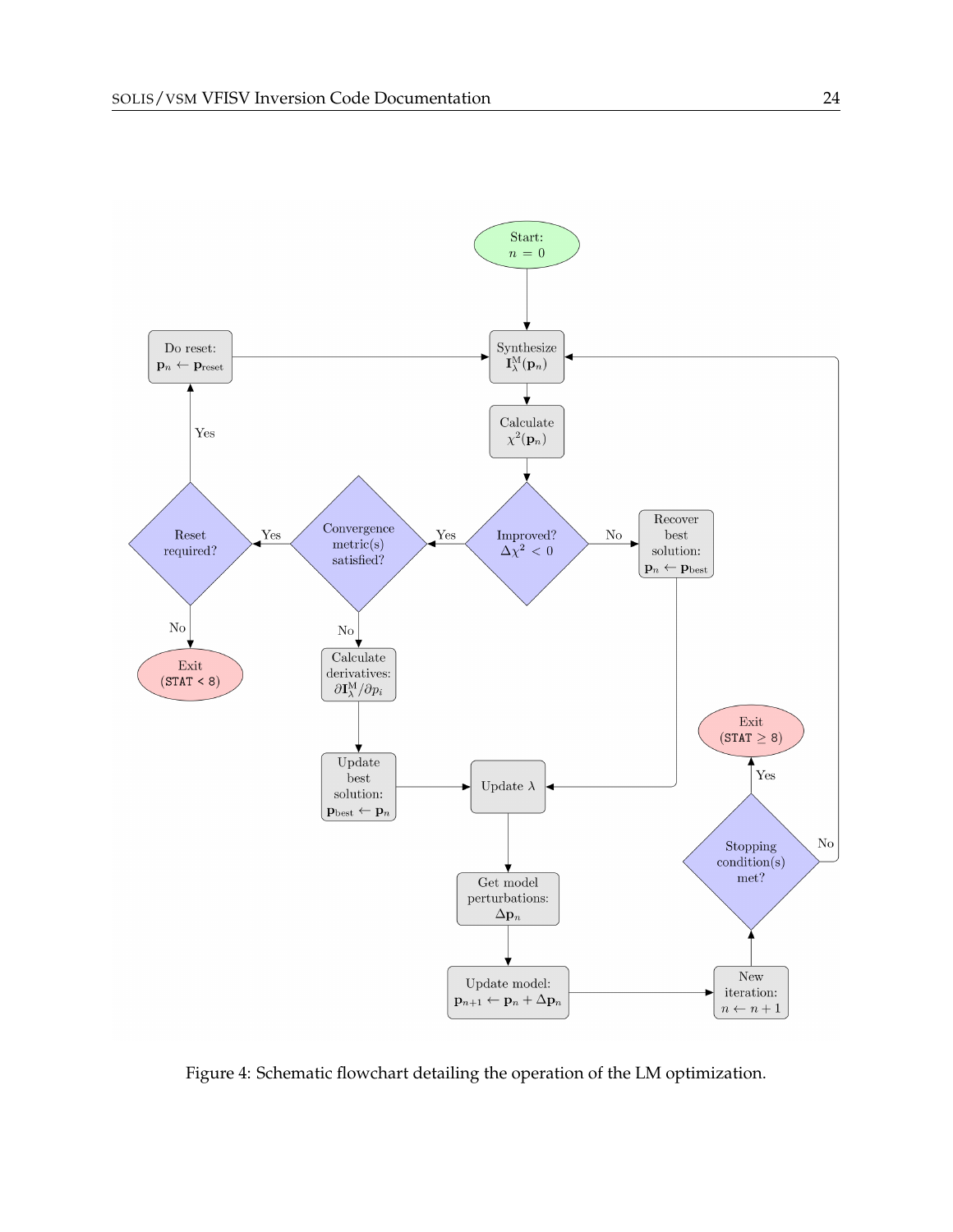- **RECOVERY STRATEGY:** Should something go wrong at any point in the inversion (e.g. a NaN or Inf crops up), for whatever reason, a fallback mechanism is in place to re-establish a good point/direction in parameter space. The downhill simplex method of [Nelder and](#page-30-5) [Mead](#page-30-5) [\(1965\)](#page-30-5), commonly known as the "amoeba" algorithm, is used. The last known good solution (before the NaN/Inf showed up, e.g.) is used to randomly spawn a non-degenerate simplex, which then attempts to move in the negative gradient direction on the  $\chi^2$  parameter space by "reflecting" the highest vertex of the simplex through the opposite face of the simplex to a lower point. Expansions and contractions of the vertex can also be performed, to take larger or smaller steps, respectively. This continues until all vertices of the simplex have converged on each other to within some specified tolerance (defined in params.f90) as AMOEBA FTOL). The best vertex then overwrites the last known good solution, and the LM algorithm proceeds as normal. To avoid too much time being spent in this recovery phase, the convergence tolerance for the amoeba algorithm is much larger than the normal  $\chi^2$  convergence tolerance (see next Section), and a relatively small maximum number of amoeba iterations is used. The SOLIS/VSM remix of the VFISV code is very stable and robust, so in practice this recovery strategy is *very* rarely employed. But, it never hurts to be prepared.
- **RESET STRATEGY:** Occasionally, some pixels do not find an adequate solution (i.e.  $\chi^2$ does not improve "enough" over the initial estimate). When this occurs, the model vector is re-initialized using the best-fit model from the previous pixel (along the scanline), various bookkeeping variables are re-initialized, and the inversion starts over with the new model vector. In the case where multiple resets are required, the re-initialized model vector is perturbed randomly (the scale of the perturbations becomes proportionately larger for repeated resets). This strategy ensures that any spurious pixel-to-pixel variation in the magnetograms (due to non-convergence of the solution trajectory) is minimized. As an insurance policy to guard against a potential infinite loop, the maximum number of allowed resets is set in params.f90 as MAX RESETS=5.

#### <span id="page-25-0"></span>**4.4.2 Convergence Strategies/Criteria**

The following conditions are used to signal successful convergence of the inversion algorithm, and the value of CONVERGENCE FLAG is set to indicate which convergence criterion was met. To signal successful convergence, we require any combination of the following conditions to be met for two (2) consecutive successful iterations:

- **CONVERGENCE CRITERIA 1:** An improvement produces a change in  $\chi^2$  less than a specified convergence tolerance (FCONV\_TOL), defined in params.f90. In this case, CONVERGENCE\_FLAG = 1 if no reset was triggered. If a reset was triggered during the inversion, CONVERGENCE FLAG  $= 5.$
- **CONVERGENCE CRITERIA 2:** An improvement produces a change in each model parameter (relative to the current best model) that is less than a specified convergence tolerance (XCONV\_TOL), defined in params.f90. In this case, CONVERGENCE\_FLAG =  $2$  if no reset was triggered. If a reset was triggered during the inversion, CONVERGENCE  $\text{FLAG} = 6$ .
- **CONVERGENCE CRITERIA 3:** The LM  $\lambda$  parameter exceeds a maximum value (LAMBDA MAX), defined in params. f90. This large  $\lambda$  value indicates that the algorithm has spent many iterations in the "gradient descent" paradigm of the solution procedure, and therefore is likely in a low-curvature region of the parameter space, i.e. near a minimum in the parameter space.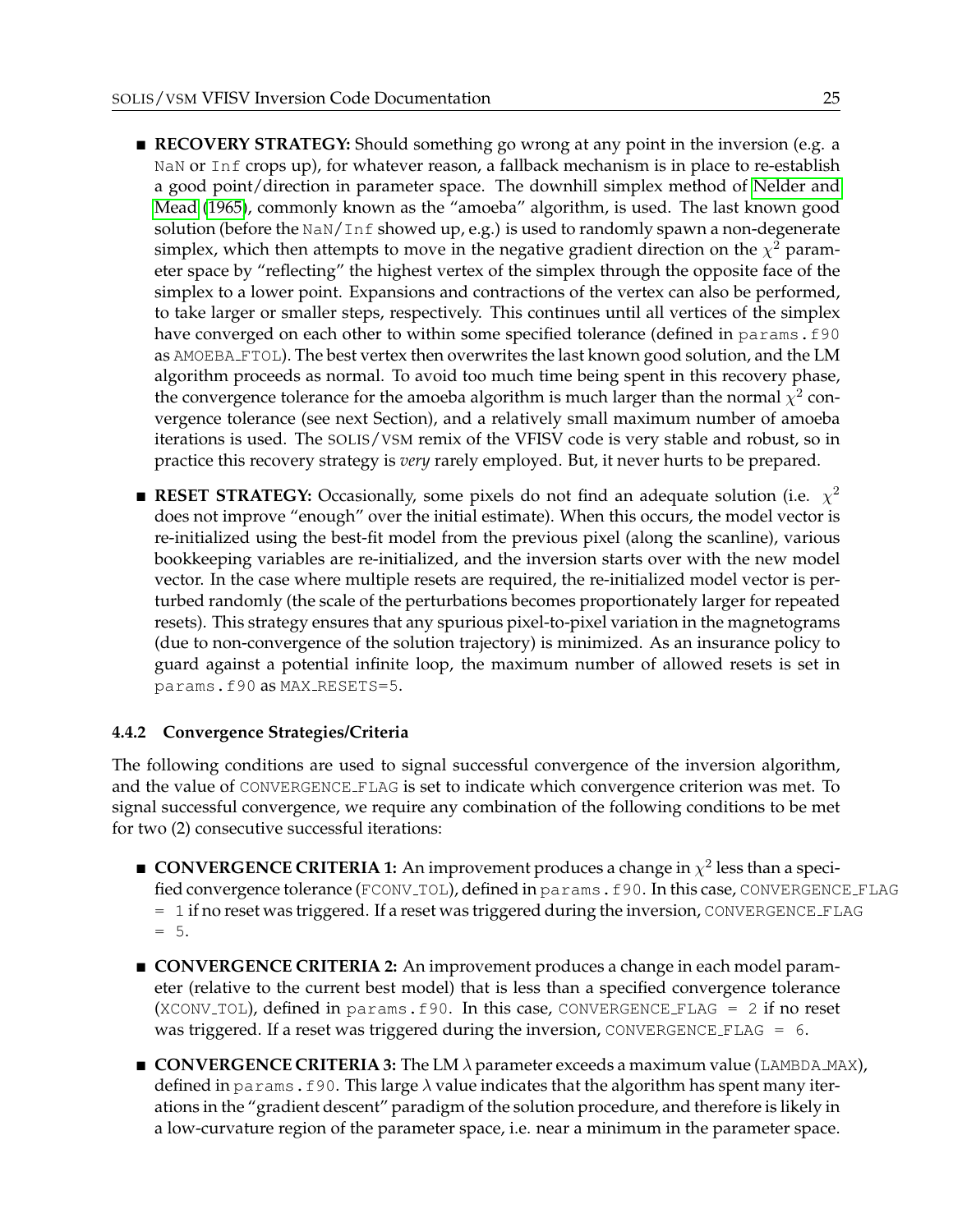The current implementation sets LAMBDA MAX=1E+4 DP. In this case, CONVERGENCE FLAG  $=$  3. If a reset was triggered during the inversion, CONVERGENCE FLAG  $=$  7.

In addition to the convergence criteria above, we must employ some stopping criteria to terminate the inversion if the solution fails to converge in a timely fashion. The two stopping criteria employed are as follows:

- **STOPPING CRITERIA 1:** If the inversion has not signalled convergence after MAX<sub>-ITERS</sub> iterations (defined in params.f90, default 200), the inversion stops iterating and reports the best solution it found. In this case, we cannot assume the best-found model parameters are indeed the best-fit model parameters, and so any uncertainty calculation may not be meaningful. If no reset was triggered during the inversion, CONVERGENCE FLAG  $=$  4. If a reset was triggered, CONVERGENCE  $\text{FALSE} = 8$ .
- **STOPPING CRITERIA 2:** If too many resets are triggered during the inversion, this is likely a pixel with Stokes data of anomalous or strange morphology, and it is likely the inversion may not ever find a good solution. The maximum number of allowable resets for a single pixel is specified by the MAX RESETS parameter (defined in params.f90, default 5). If a pixel inversion fails due to too many resets, CONVERGENCE FLAG = 9.

#### <span id="page-26-0"></span>**4.4.3 Error Estimation**

Once the LM algorithm has converged, we can obtain estimates of the standard errors/uncertainties in the fitted model parameters. To do this, the inverse of the Hessian matrix, known as the covariance matrix, must be calculated. This matrix describes the covariances between pairs of the fitted model parameters,  $\mathbf{p}_{\text{best}}$ . The standard variances in the model parameters are proportional to the diagonal elements of the covariance matrix, and are given by:

$$
\sigma_i^2 = \frac{\chi^2(\mathbf{p}_{\text{best}})}{N_\lambda} \left[ \mathbf{H}^{-1}(\mathbf{p}_{\text{best}}) \right]_{ii} . \tag{59}
$$

However, this standard definition relies on the assumption that, on exit, the gradient of  $\chi^2$  is equal to zero, and any uncertainties in the fit are due to noise in the observed spectra. The LM algorithm typically does not reach a zero-gradient solution (in a mathematical sense), so that these error estimates systematically underestimate the true errors. This is because the uncertainty in the fit may not be due solely to noise, but rather to the distance between the true minimum and the returned  $\mathbf{p}_{\mathrm{best}}$  which has a value of  $\chi^2(\mathbf{p}_{\mathrm{best}})$ . [Sanchez Almeida](#page-30-6) [\(1997\)](#page-30-6) instead developed an error estimate which does not depend on the above assumptions, so is safe to evaluate the uncertainties in the model parameters on exit. It provides a range of free parameters whose synthetic Stokes profiles deviate from the observed Stokes profiles by an amount equal to  $\chi^2({\bf p_{\rm best}})$ , thus providing a statistically significant estimate of the uncertainty. This new estimate turns out to be

$$
\sigma_i^2 = \frac{\chi^2(\mathbf{p}_{\text{best}})}{N_{\text{free}}} \left[ \mathbf{H}^{-1}(\mathbf{p}_{\text{best}}) \right]_{ii},\tag{60}
$$

where  $N_{\text{free}}$  is the number of free parameters of the fit. Note that, since  $N_{\text{free}} \ll N_{\lambda}$ , we are now no longer underestimating the errors. These standard errors are only accurate provided the final best model parameters are indeed close to the minimum of the  $\chi^2$  hypersurface. For cases where convergence to the minimum of the parameter space cannot be assumed (i.e. when the maximum number of iterations were performed without signalling any convergence criteria), these errors are not likely to be very meaningful.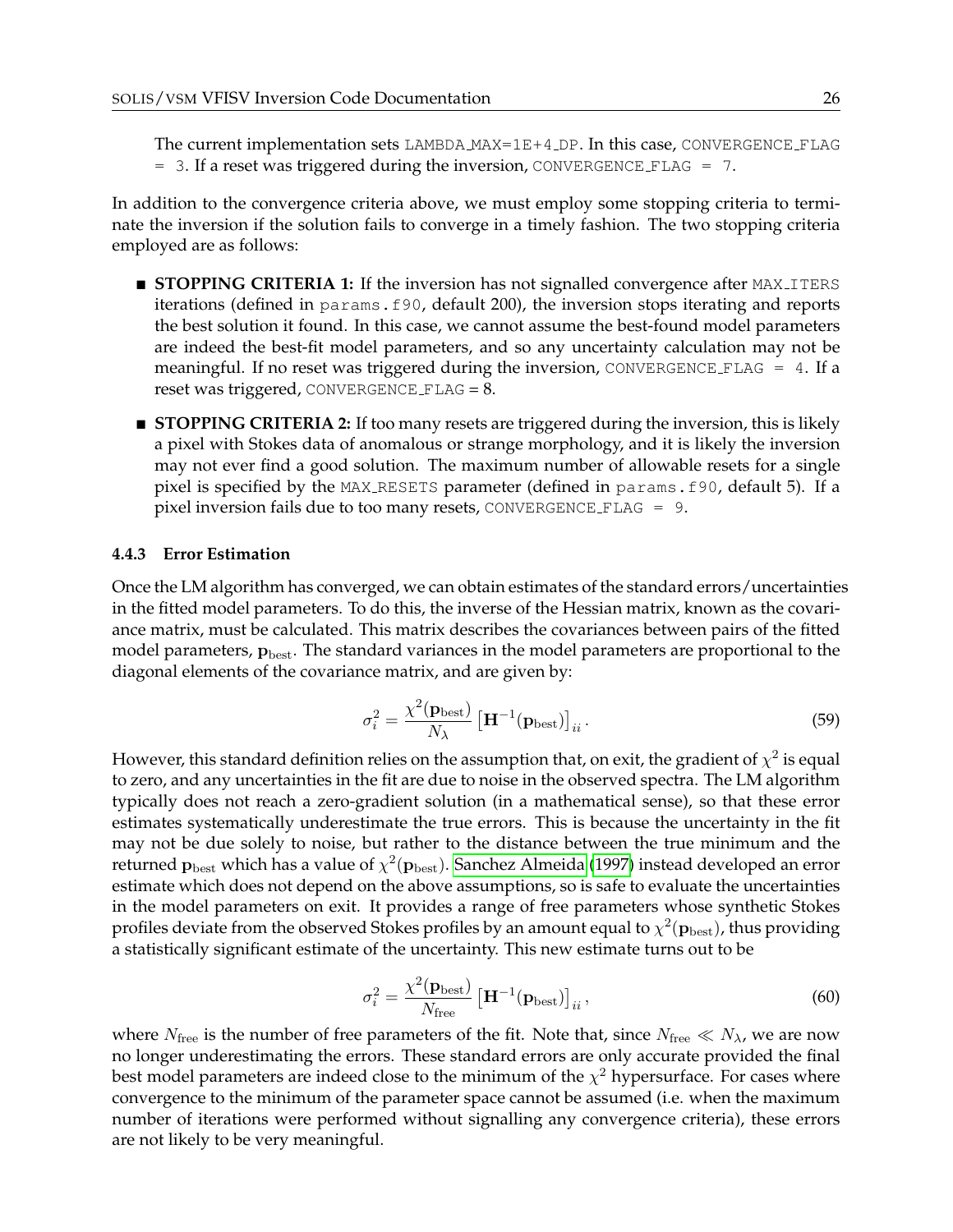## <span id="page-27-0"></span>**5 Output Format**

VFISV writes separate standard SOLIS/VSM 6302v Level-1 data product FITS files containing both the QL and ME output of the code. However, when running in "preview mode", only the Level-1 QL is is actually written to a file. Regardless of the values of SCAN\_START, SCAN\_END, PIX\_START, and/or PIX END specified on the command line, these FITS files are sized to  $2048 \times 2048$  spatial pixels. The FITS files are staged in temporary directories, to be modified by later pipeline routines before being deployed to the keep. The Level-1 ME(QL) file contains 12(6) planes, and for completeness these planes are listed here in the order in which they appear in the output file. Each item is prefaced by an indication of which Level-1 data product it appears in (ME and/or QL).

- [ME/QL] Field Strength, *B* [Gauss] : Total magnetic field strength.
- **III ME/QL**] Azimuth,  $\chi$  [degrees] : Azimuthal angle of the transverse component (perpendicular to the LOS) of the vector magnetic field. The azimuth has not yet been disambiguated at Level-1, so lies in the range [-90,+90]<sup>°</sup>. The zero-direction points horizontally to the right, in the image plane.
- **[ME/QL]** Inclination,  $\gamma$  [degrees] : The inclination of the magnetic field vector relative to the LOS. Inclination lies in the range [0,180]◦ . Quiet-sun values may tend to 90◦ because of noise in the polarization profiles (which have different sensitivity to the magnetic field) being misinterpreted as signal. This does *not* mean the quiet-Sun fields are truly horizontal!
- **III** [ME/QL] Continuum Intensity,  $I_c$  [counts] : The continuum intensity, calculated as the average Stokes *I* signal in the continuum window.
- **IME/QL]** Magnetic Filling-Factor,  $\alpha$  [N/A] : The magnetic filling factor, defined as the fraction of the spatial pixel occupied by magnetic field. The filling factor lies in the range [0,1]. This parameter is not inverted, but held fixed at the QL value for the duration of the inversion.
- **[ME]** Doppler Width,  $\Delta \lambda_D$  [mÅ] : The Doppler width of the line.
- $\blacksquare$  [ME] Line-to-Continuum Opacity Ratio,  $\eta_0$  [N/A] : The ratio of absorption coefficient in the line to that of the continuum.
- **I** [ME] Standard Error in Azimuth,  $\sigma_{\chi}$  [degrees] : The standard uncertainty in the value of the azimuthal angle,  $\chi$ .
- **[ME]** Standard Error in Doppler Width,  $\sigma_{\Delta\lambda_D}$  [mÅ] : The standard uncertainty in the value of the Doppler width,  $\Delta \lambda_D$ .
- **IME/QL]** Degree of Polarization,  $d_{pol}$  [N/A] : The degree of polarization, defined as

$$
d_{\text{pol}} = \frac{\sqrt{\max\left(Q_{\lambda}^{2}\right) + \max\left(U_{\lambda}^{2}\right) + \max\left(V_{\lambda}^{2}\right)}}{I_{c}}.\tag{61}
$$

- **[ME]** Damping Parameter,  $a_{dc}$  [units of  $\Delta \lambda_D$ ] : The atomic damping parameter of the line.
- **IME** Final  $\chi^2$  Value,  $\chi^2_{\text{min}}$  [N/A] : The final returned value of the  $\chi^2$  goodness-of-fit metric.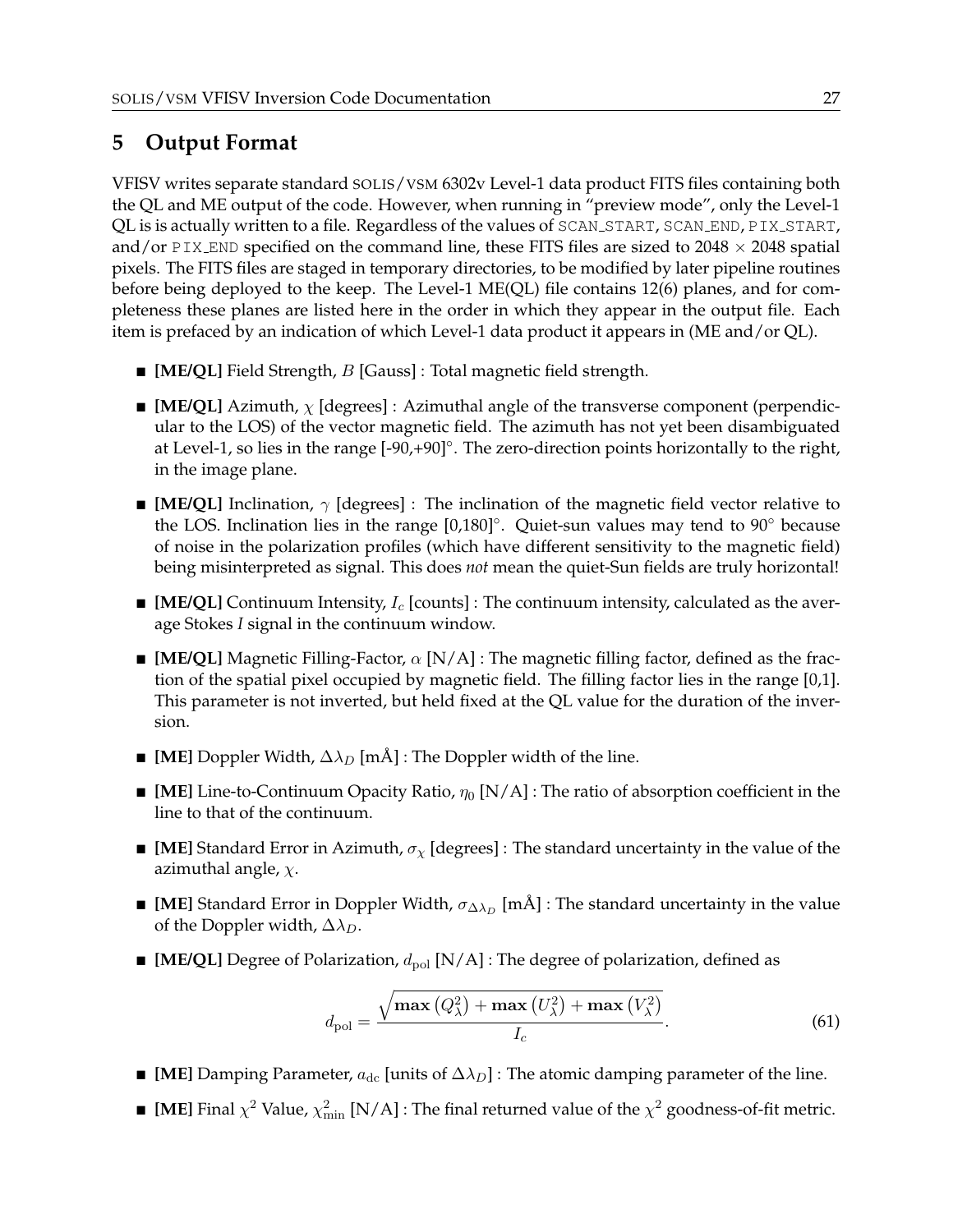VFISV writes the output ME and QL FITS files with only a minimum FITS header. The SOLIS/VSM 6302v pipeline later overwrites this with a more detailed header containing standard required FITS header keywords, instrumental information from the observation metadata, and processing version information. An example of this SOLIS/VSM Level-1 standard header is shown below, for the observation taken on 08 July 2015 (k4v9s150708t175025 oid114363777241750 cleaned) which resulted in the Level-1 file k4v91150708t175025.fts.

SIMPLE = T / file does conform to FITS standard BITPIX =  $-32$  / number of bits per data pixel NAXIS = 3 / number of data axes NAXIS1 = 2048 / length of data axis 1 NAXIS2 = 2048 / length of data axis 2 NAXIS3 = 12 / length of data axis 3 EXTEND = T / FITS dataset may contain extensions METAKEY0= '------------------ Standard Keywords --------------------' DATE-OBS= '2015-07-08T17:50:25' / Observation date & start time (UTC) DATE =  $'2015-07-08T18:40:27'$  / file creation date (YYYY-MM-DDThh:mm:ss UT) TELESCOP= 'solis ' / Telescope INSTRUME= 'vsm ' / SOLIS instrument OBSERVER= 'Detrick B.' / Observer name OBS-SITE= 'NSO/Tucson' / Observation location OBS-MODE= '6302v ' / Observation mode OBS-TYPE= 'full-scan' / Observation type (dark, flat, full-scan) STARTIME= 1436377825 / Obs-start in seconds since Jan. 1, 1970 STOPTIME= 1436379136 / Obs-stop in seconds since Jan. 1, 1970 QUALEND = 0 / Completeness: 0- complete, 1- partial obs. QUALSEE = 0 / Seeing: 0- unknown, 1- bad, 5- excellent QUALOBS = 0 / Obs quality: 0- nominal, 1- generic bad QUALCHK = 0 / Qual-check method: 0- automatic QMAXLEV = 3 / Maximum processing level: Level-3 (Nominal) IMGUNT01= '(Mx/cmˆ2)' / Image units IMGTYP01= 'Field Strength' / Image type description IMGUNT02= 'degrees ' / Image units IMGTYP02= 'Azimuth ' / Image type description IMGUNT03= 'degrees ' / Image units IMGTYP03= 'Inclination' / Image type description IMGUNT04= 'Counts ' / Image units IMGTYP04= '630 nm Continuum Intensity' / Image type description IMGUNT05= 'N/A ' / Image units IMGTYP05= 'Fill Factor' / Image type description IMGUNT06= 'milliAngstroms' / Image units IMGTYP06= 'Doppler Width' / Image type description IMGUNT07= 'N/A ' / Image units IMGTYP07= 'Line to cont opacity ratio' / Image type description IMGUNT08= 'deg ' / Image units IMGTYP08= 'Std-error (Azimuth)' / Image type description IMGUNT09= 'milliAngstroms' / Image units IMGTYP09= 'Std-error (dopw)' / Image type description IMGUNT10= 'N/A ' / Image units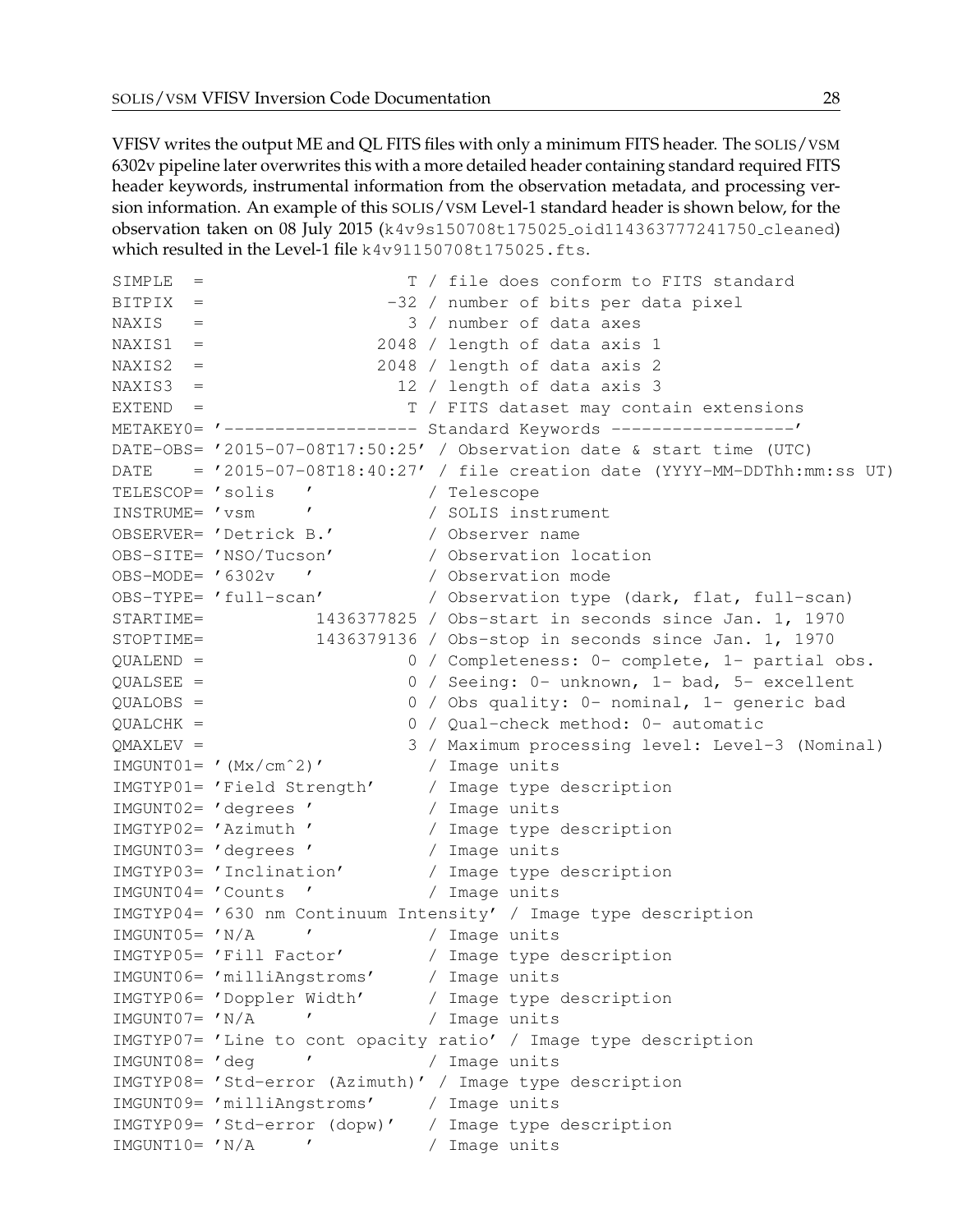|              |                                                                                 | IMGTYP10= 'Percent Polarization' / Image type description               |
|--------------|---------------------------------------------------------------------------------|-------------------------------------------------------------------------|
|              | IMGUNT11= 'N/A ' / Image units                                                  |                                                                         |
|              |                                                                                 | IMGTYP11= 'Damping parameter' / Image type description                  |
|              |                                                                                 | IMGTYP12= 'Chi-square' / Image type description                         |
|              | IMGUNT12= 'N/A ' ' / Image units                                                |                                                                         |
| $PUBLISH =$  |                                                                                 | 1 / Publish flaq                                                        |
|              |                                                                                 |                                                                         |
|              | OBS-ID = 'oid114363777241750' / SOLIS obs ID                                    |                                                                         |
|              | ENDSTATE= 'NOMINAL ' / Last DHS state<br>CAMTYPE = 'sarnoff ' / CCD camera type |                                                                         |
|              |                                                                                 |                                                                         |
| $NFRAMES =$  |                                                                                 | 192 / Total number of frames per scanline                               |
| $NSCANS =$   |                                                                                 | 2048 / Number of scanlines of observation                               |
| SCANINIT=    |                                                                                 | 0 / Initial scanline offset                                             |
| BITSHIFT=    |                                                                                 | 2 / DAS Bit offset                                                      |
| $GAPCOL1 =$  |                                                                                 | 951 / First column within gap (one-indexed)                             |
| $GAPCOL2 =$  |                                                                                 | 1033 / Last column within gap (one-indexed)                             |
| $M1-STAT =$  |                                                                                 | 1 / Window cover position                                               |
| $M2-STAT =$  |                                                                                 | 15450 / M2 focus position                                               |
| $M3-STAT =$  |                                                                                 | 45759 / Calibration position                                            |
| $M6-STAT =$  |                                                                                 | -13523 / Modulator position                                             |
| $M7-STAT =$  |                                                                                 | -3740 / Littrow lens position                                           |
| $M9-STAT =$  |                                                                                 | 10247 / Beam-splitter position                                          |
| $GR-TILT =$  |                                                                                 | 6266 / Grating tilt position                                            |
| $FOCALMSK =$ |                                                                                 | 0 / Focal plane mask: out (0) or in (1)                                 |
| WAVELNTH=    |                                                                                 | 630.2 / Observed wavelength (nm)                                        |
|              |                                                                                 | METAKEY3= '------------------ Data Provenance -------------------'      |
|              |                                                                                 | PROVER0 = 13.1001 / Level-0 processing pipeline version                 |
|              |                                                                                 | DDARKVER= 4.0831 / Dark-change cal-image version                        |
|              |                                                                                 | VECTCAL = 'veccal_20150630.fts' / vector calibration used               |
|              | DARK-ID = 'oid114363774301744' / Dark obsid                                     |                                                                         |
|              | FLAT-ID = 'oid114363775501746' / Flat obsid                                     |                                                                         |
|              |                                                                                 | CHECKSUM= 'jGAjjE4jjE9jjE9j' / HDU checksum updated 2015-07-08T18:40:28 |
|              |                                                                                 | DATASUM = '2662345718' / data unit checksum updated 2015-07-08T18:40:28 |
| <b>END</b>   |                                                                                 |                                                                         |

## **References**

- <span id="page-29-1"></span>Bommier, V., M. Martínez González, M. Bianda, H. Frisch, A. Asensio Ramos, B. Gelly, and E. Landi Degl'Innocenti (2009), "The quiet Sun magnetic field observed with ZIMPOL on THEMIS. I. The probability density function." *Astronomy & Astrophysics*, 506, 1415–1428.
- <span id="page-29-3"></span>Hui, A.K., B.H. Armstrong, and A.A. Wray (1978), "Rapid computation of the voigt and complex error functions." *Journal of Quantitative Spectroscopy and Radiative Transfer*, 19, 509 – 516.
- <span id="page-29-2"></span>Labs, D. and H. Neckel (1968), "The Radiation of the Solar Photosphere from 2000 Å to 100  $\mu$ m." *Zeitschrift f ¨ur Astrophysik*, 69, 1.
- <span id="page-29-0"></span>Landi Degl'Innocenti, E. and M. Landolfi, eds. (2004), *Polarization in Spectral Lines*, volume 307 of *Astrophysics and Space Science Library*.